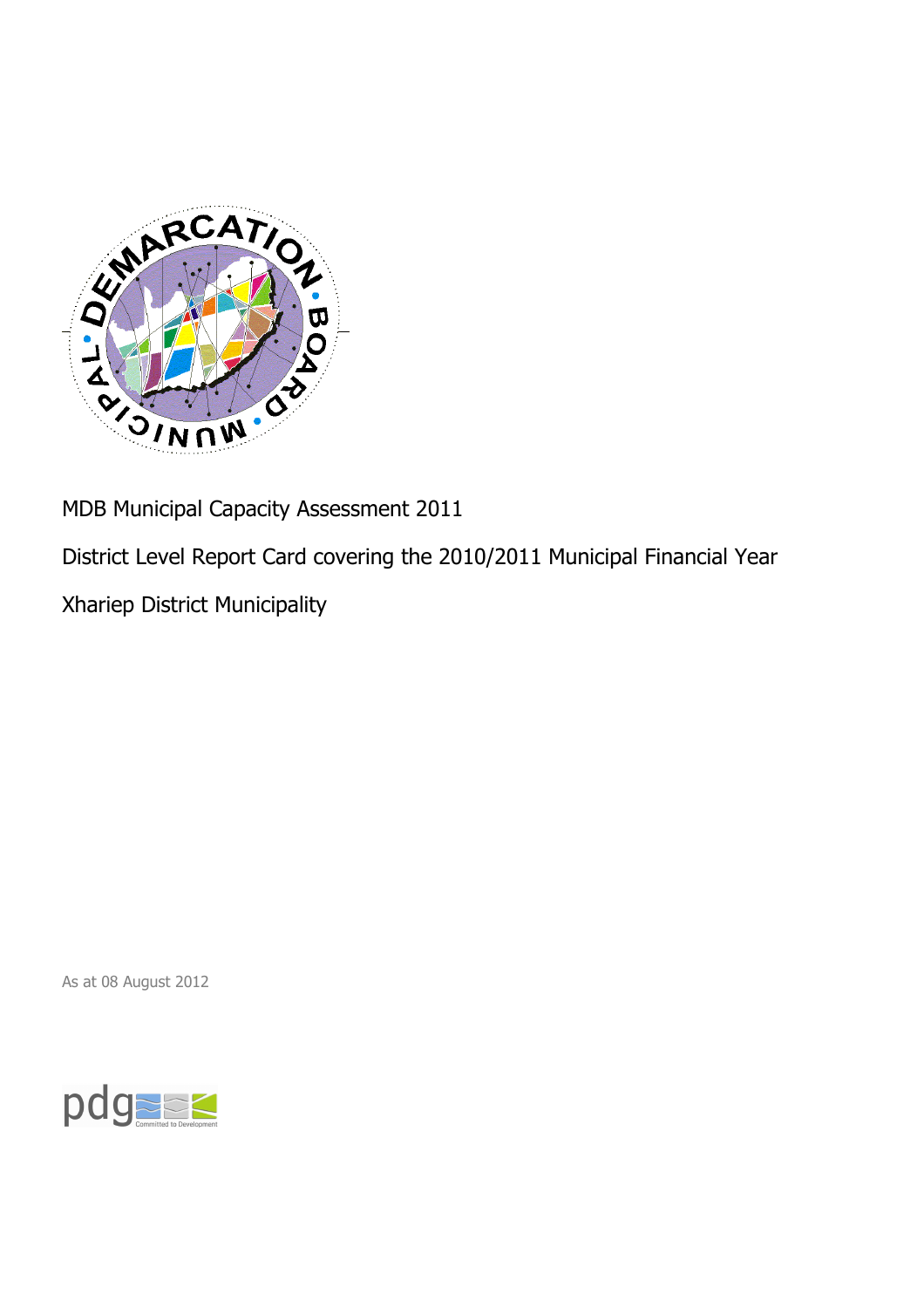## Section 1: General Information

### Introduction

The MDB's Municipal Capacity Assessments 2011 aims to collect and analyse capacity information from all municipalities in the country. A key output of the assessments is the development and distribution of a District Level Report Card to each district and its local municipalities. This document represents Xhariep District Municipality's Report Card and provides useful analytical insight into capacity amongst all the municipalities that make up this district.

For the purposes of Capacity Assessments, municipalities are divided into the following 7 categories which are essentially sub-categories of the A, B and C categories identified in the constitution:

- A: Metros
- B1: Secondary cities: the local municipalities with the largest budgets
- B2: Local municipalities with a large town as core
- B3: Local municipalities with small towns, with relatively small population and significant proportion of urban population but with no large town as core
- B4: Local municipalities which are mainly rural with communal tenure and with, at most, one or two small towns in their area
- C1: District municipalities which are not water services authorities
- C2: District municipalities which are water services authorities

It should be noted that the categorisations have been widely used by DCoG and National Treasury for analytical purposes. These categorisations primarily serve to illustrate the structure of local government and assess the impact of policy decisions.

Using this methodology, the municipalities in this district are categorised as per the table below.

#### Municipalities in this District

| <b>Municipality Name</b>      | <b>Municipal Manager</b>  | MDB Code     | Category       |
|-------------------------------|---------------------------|--------------|----------------|
| Xhariep District Municipality | Tshemedi Mkhwane          | DC16         | C1             |
| Letsemeng Local Municipality  | Itumeleng Edward Pooe     | <b>FS161</b> | B <sub>3</sub> |
| Kopanong Local Municipality   | Lebohang Yvonne Moletsane | <b>FS162</b> | B <sub>3</sub> |
| Mohokare Local Municipality   | Christian Thabo Panyani   | FS163        | B <sub>3</sub> |
| Naledi Local Municipality     | Nomthandazo Sigadi        | <b>FS164</b> | B <sub>3</sub> |

#### Reporting period and data sources

This Report Card covers the 2010/2011 Municipal Financial Year and largely relies on data from the following sources:

| Source                                                               | Year    | Custodian                   | Specific data used in this assessment                                     |
|----------------------------------------------------------------------|---------|-----------------------------|---------------------------------------------------------------------------|
| Completed MDB Municipal Capacity Assessment<br><b>Ouestionnaires</b> | 2010/11 | Municipalities directly     | All                                                                       |
| Local Government Budget and Expenditure<br>Database                  | 2010/11 | <b>National Treasury</b>    | Operating budget and expenditure<br>data (pre-audited as at 30 June 2012) |
| Blue Drop and Green Reports for Water Services<br>Authorities        | 2010/11 | Department of Water Affairs | Blue Drop and Green Scores                                                |
| <b>Community Survey</b>                                              | 2007    | Statistics South Africa     | Household and population figures<br>(contextual data)                     |

Much of the data reflected in this report is drawn from the municipality's own completed Capacity Assessments questionnaire. Should any data reported here appear to be incorrect please inform us by sending an email to [capacity@pdg.co.za](mailto:capacity@pdg.co.za). In your email specify the municipality's details, relevant question numbers in the questionnaire and the corrections to be made.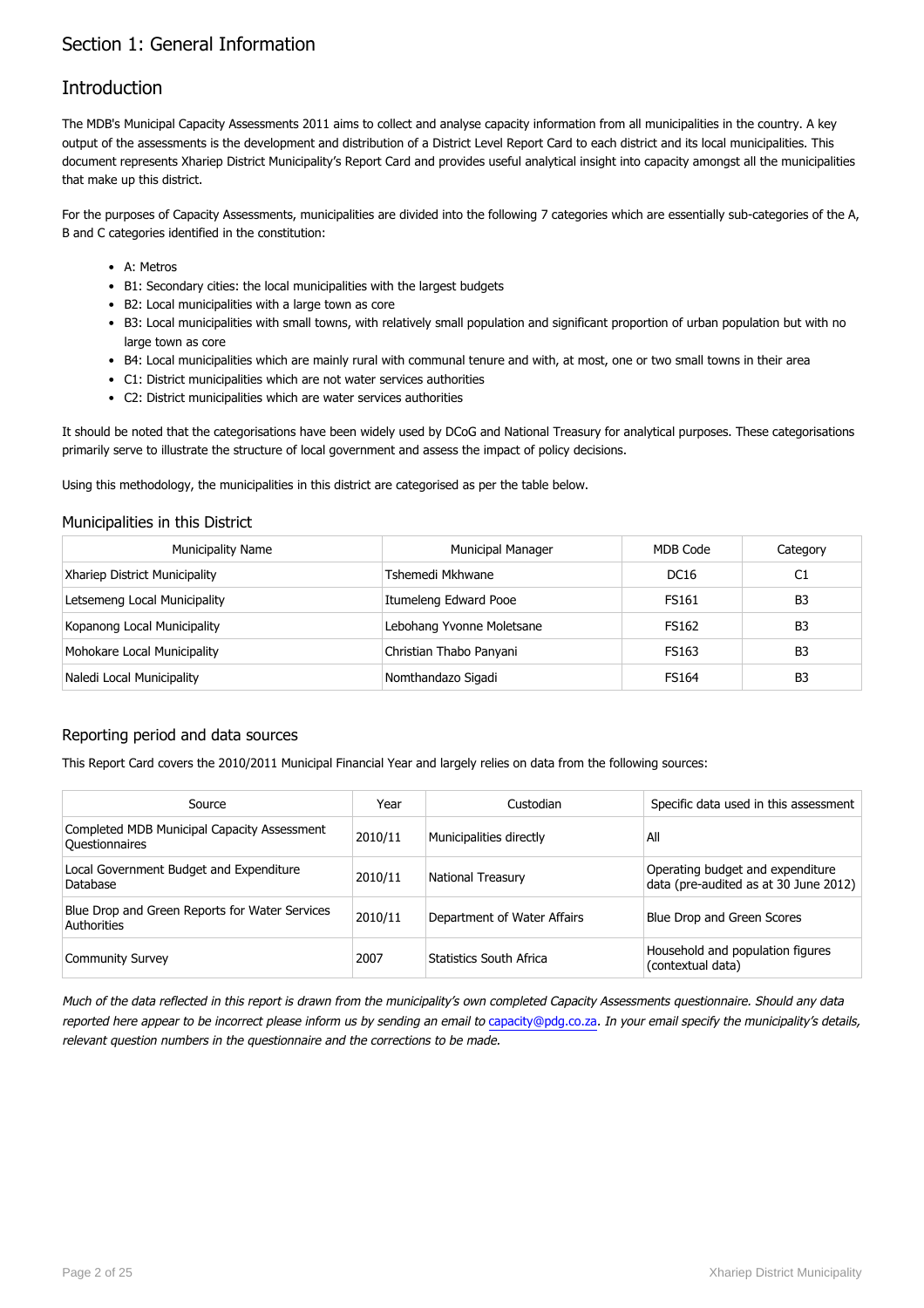## Section 2: Contextual Information

|                               | <b>Total Operating Expenditure</b> |         |  |  |
|-------------------------------|------------------------------------|---------|--|--|
| <b>Municipality Name</b>      | R                                  | $\%$    |  |  |
| Letsemeng Local Municipality  | R 85 905 000                       | 22.9%   |  |  |
| Kopanong Local Municipality   | R 152 809 000                      | 40.7%   |  |  |
| Mohokare Local Municipality   | R 99 605 000                       | 26.6%   |  |  |
| Naledi Local Municipality     | No data                            | No data |  |  |
| Xhariep District Municipality | R 36 822 000                       | 9.8%    |  |  |
| TOTAL:                        | R 375 141 000                      | 100.0%  |  |  |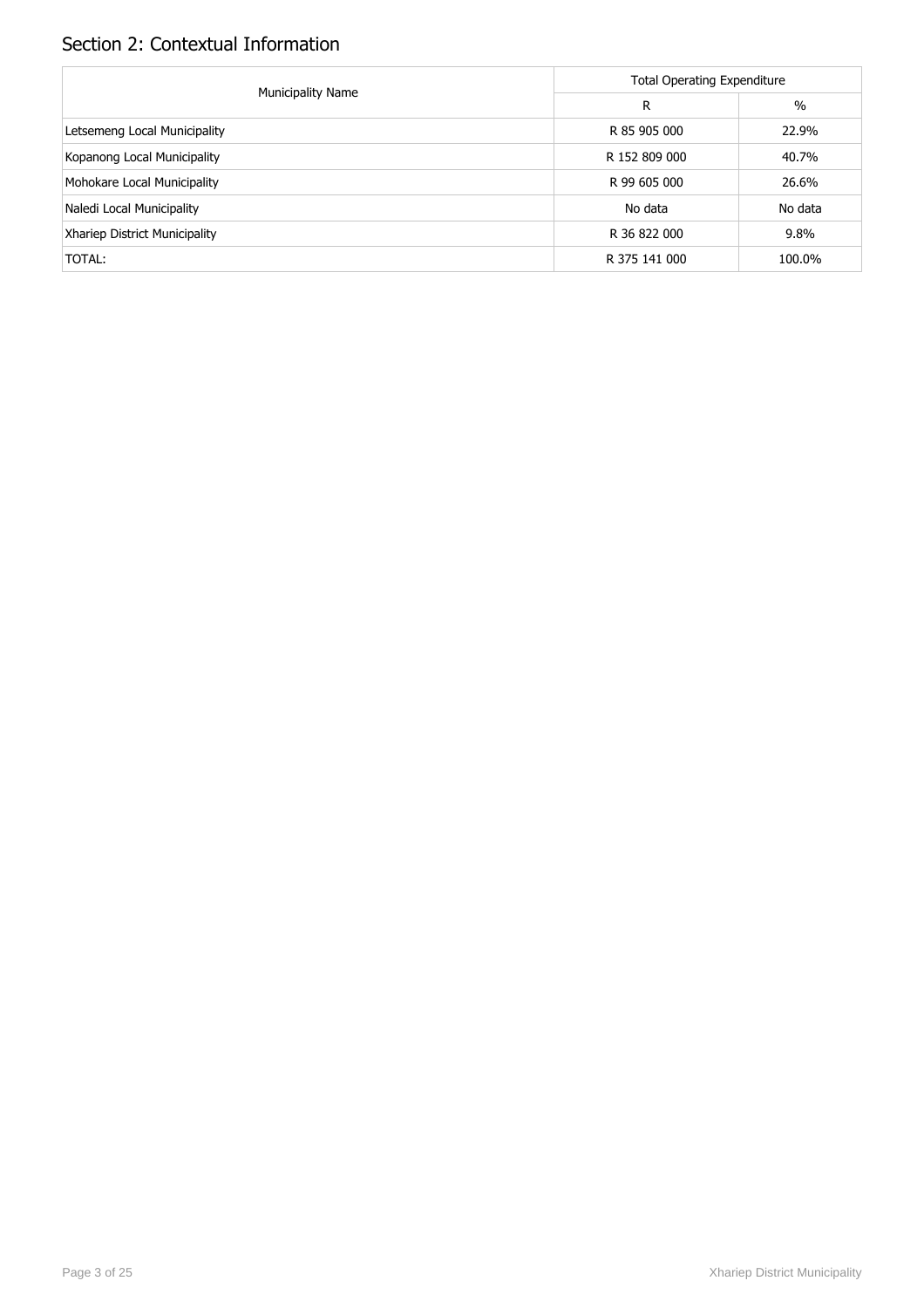## Section 3: Municipal Staffing

# Section 3.1: Staff Employment

|                         |    | Xhariep       |                | Letsemeng     |    | Kopanong              |     | Mohokare |     | Naledi |
|-------------------------|----|---------------|----------------|---------------|----|-----------------------|-----|----------|-----|--------|
|                         | #  | $\frac{0}{0}$ | #              | $\frac{0}{0}$ | #  | $\%$                  | #   | $\%$     | #   | $\%$   |
| Posts vacant - Unfunded | 3  | $4.0\%$       | $\overline{0}$ | $0.0\%$       |    | 2.3%                  | 25  | 7.0%     | 55  | 19.0%  |
| Posts vacant - Funded   |    | 9.3%          | 27             | 21.1%         | 43 | 97.7%                 | 123 | 34.6%    | 10  | 3.4%   |
| Posts filled            | 65 | 86.7%         | 101            |               |    | 78.9% No data No data | 207 | 58.3%    | 225 | 77.6%  |
| <b>TOTAL</b>            | 75 | 100%          | 128            | 100%          | 44 | 100%                  | 355 | 100%     | 290 | 100%   |



|                                                                  | darie   | Έ     | פַ<br>Kopa | ၑ<br>hok | Naledi   |
|------------------------------------------------------------------|---------|-------|------------|----------|----------|
| Total number of staff employed                                   | No data | 101   | 466        | 232      | 4        |
| Ratio of staff employed relative to total number of posts filled | No data | 100%  | 100.4%     | 89.2%    | 3 375.0% |
| Ratio of staff employed to approved municipal positions          | No data | 78.9% | 91.0%      | 65.4%    | 2.0%     |

|                                                           | lariep<br>₹ | రా<br>සි | פַ<br>Kopa | 혿     | Naledi |
|-----------------------------------------------------------|-------------|----------|------------|-------|--------|
| Total number of posts in organogram                       | 75          | 128      | 512        | 355   | 200    |
| Funded vacancies as percent of all posts in organogram    | $9.3\%$     | 21.1%    | 8.4%       | 34.6% | 5.0%   |
| Funded vacancies as percent of filled posts in organogram | 10.8%       | 26.7%    | $9.2\%$    | 59.4% | 7.4%   |

### Section 3.2: Staff Exits

|                                                           | ္ၿခ     |       | ת    |      | Naledi |
|-----------------------------------------------------------|---------|-------|------|------|--------|
| Total number of staff that left during the Financial Year |         | 14    |      | 10   |        |
| Percent of staff that left during the Financial Year      | No data | 13.9% | 3.6% | 4.3% | 150.0% |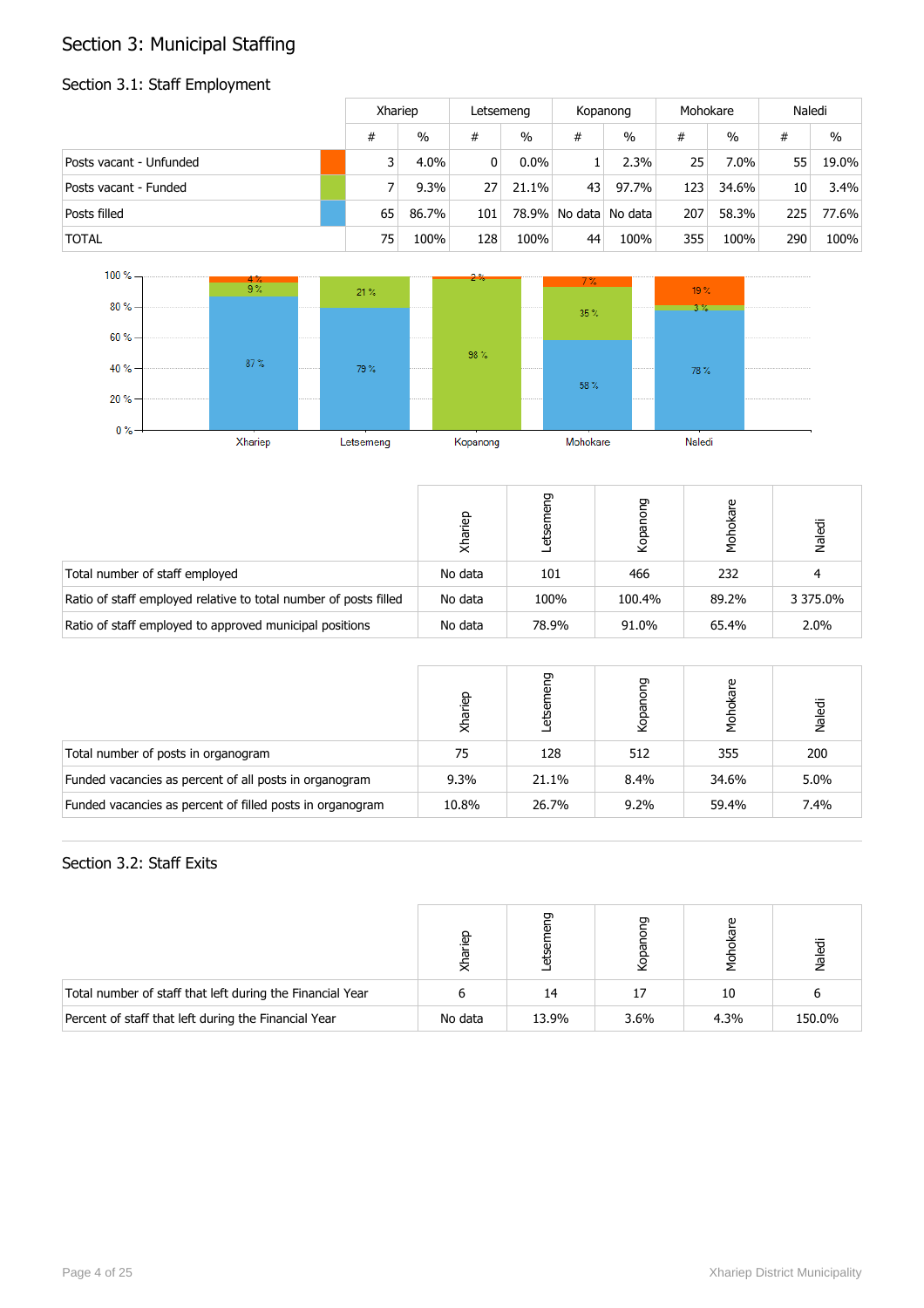|                   |   | Xhariep       |    | Letsemeng         |                | Kopanong                                        |          | Mohokare      |   | Naledi        |
|-------------------|---|---------------|----|-------------------|----------------|-------------------------------------------------|----------|---------------|---|---------------|
|                   | # | $\frac{0}{0}$ | #  | $\%$              | #              | $\frac{0}{0}$                                   | #        | $\frac{0}{0}$ | # | $\frac{0}{0}$ |
| <b>Dismissals</b> |   | 33.3%         |    | No data No data   | $\overline{2}$ | 11.8%                                           | 2        | 20.0%         | 2 | 33.3%         |
| Resignations      |   | 16.7%         | 2  | 14.3%             | 11             | 64.7%                                           |          | 10.0%         | 4 | 66.7%         |
| Retirement        | 0 | $0.0\%$       |    | No data   No data |                | 5.9%                                            | 7        | 70.0%         | 0 | $0.0\%$       |
| End of Contract   | 3 | 50.0%         | 8  | 57.1%             | 3 <sup>1</sup> | 17.6%                                           | $\Omega$ | $0.0\%$       | 0 | $0.0\%$       |
| Other             | 0 | 0.0%          | 4  | $28.6\%$          |                | No data   No data   No data   No data   No data |          |               |   | No data       |
| <b>TOTAL</b>      | 6 | 100%          | 14 | 100%              | 17             | 100%                                            | 10       | 100%          | 6 | 100%          |



### Section 3.3: Section 57 Staffing

|                                                                                    | Xhariep | etsemeng | Kopanong | Mohokare | Naledi  |
|------------------------------------------------------------------------------------|---------|----------|----------|----------|---------|
| Percent of Section 57 posts filled                                                 | No data | 50.0%    | 100%     | 20.0%    | $0.0\%$ |
| Percent of Section 57 posts vacant for more than three months<br>during MFY        | 25.0%   | 50.0%    | $0.0\%$  | 80.0%    | 100%    |
| Percent of Section 57 Managers that have signed performance<br>agreements in place | No data | 100%     | 100%     | 100%     | Error   |
| Percent of Section 57 Managers that have signed employment<br>contracts in place   | No data | 100%     | 100%     | 100%     | Error   |

#### Section 3.4: Section 57 Exits

|                                                                         | 읎       | ᠳ<br>₩  | ᡡ<br>kopai | kare<br>ğ | Naledi |
|-------------------------------------------------------------------------|---------|---------|------------|-----------|--------|
| Total number of Section 57 staff that left during the Financial<br>Year |         |         | No data    | ۵         | ◢      |
| Percent of Section 57 Managers that left during the Financial<br>Year   | $0.0\%$ | $0.0\%$ | No data    | 180.0%    | 100%   |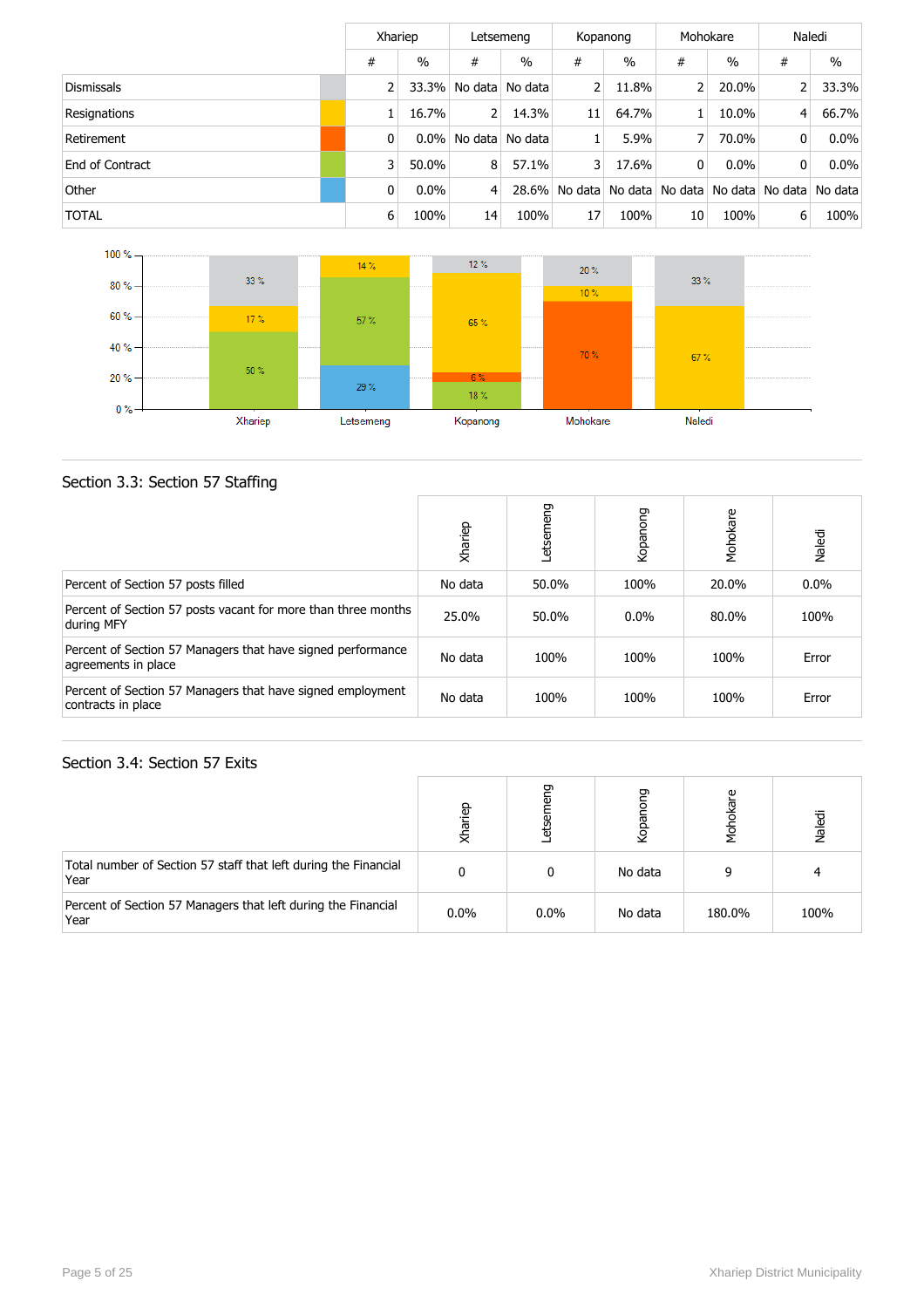Section 57 Manager that left due to:

|                        |              | Xhariep                  |   | Letsemeng                |   | Kopanong        |               | Mohokare |   | Naledi                |  |
|------------------------|--------------|--------------------------|---|--------------------------|---|-----------------|---------------|----------|---|-----------------------|--|
|                        | #            | $\%$                     | # | $\%$                     | # | $\frac{0}{0}$   | #             | $\%$     | # | $\%$                  |  |
| Dismissals             | $\mathbf{0}$ |                          | 0 | - 1                      |   | No data No data | $6 \mid$      | 66.7%    |   | 25.0%                 |  |
| Resignations           | 0            |                          | 0 |                          |   | No data No data | 0             | $0.0\%$  | 2 | 50.0%                 |  |
| Retirement             | $\mathbf{0}$ | -                        | 0 | - 1                      |   | No data No data |               |          |   | 11.1% No data No data |  |
| End of Contract Period | $\mathbf{0}$ | $\overline{\phantom{0}}$ | 0 |                          |   | No data No data | 0             |          |   | 0.0% No data No data  |  |
| Other                  | 0            |                          | 0 | - 1                      |   | No data No data | $\mathcal{P}$ | 22.2%    |   | 25.0%                 |  |
| <b>TOTAL</b>           | $\mathbf{0}$ |                          | 0 | $\overline{\phantom{0}}$ |   | No data No data | 9             | 100%     | 4 | 100%                  |  |



## Section 3.5: Staffing Skills Profile

|                                                                                 | Xhariep      | Letsemeng    | Kopanong | Mohokare | Naledi       |
|---------------------------------------------------------------------------------|--------------|--------------|----------|----------|--------------|
| Professional staff as percent of total staff                                    | No data      | 1.0%         | No data  | No data  | 25.0%        |
| Number of staff: Registered Professional Engineers                              | 0            | 0            | No data  | 0        | No data      |
| Number of staff: Technologists                                                  | 0            | 0            | No data  | 0        | No data      |
| Number of staff: Technicians                                                    | $\mathbf{0}$ | $\mathbf{0}$ | No data  | 2        | 1            |
| Number of staff: Registered Planners                                            | 0            | 0            | No data  | 2        | No data      |
| Number of staff: Chartered Accountants                                          | 0            | 0            | No data  | 0        | No data      |
| Number of staff: Registered with the Institute of Municipal<br>Finance Officers | No data      | $\mathbf{0}$ | No data  |          | 2            |
| Number of staff: Professional staff                                             | No data      | 1            | No data  | No data  | 1            |
| Number of Registered engineers per 10,000 population                            | 0            | 0            | No data  | 0        | No data      |
| Number of Technologists per 10,000 population                                   | 0            | 0            | No data  | 0        | No data      |
| Number of Technicians per 10,000 population                                     | $\Omega$     | 0            | No data  | 0        | $\mathbf{0}$ |
| Number of Registered planners per 10,000 population                             | 0            | 0            | No data  | 0        | No data      |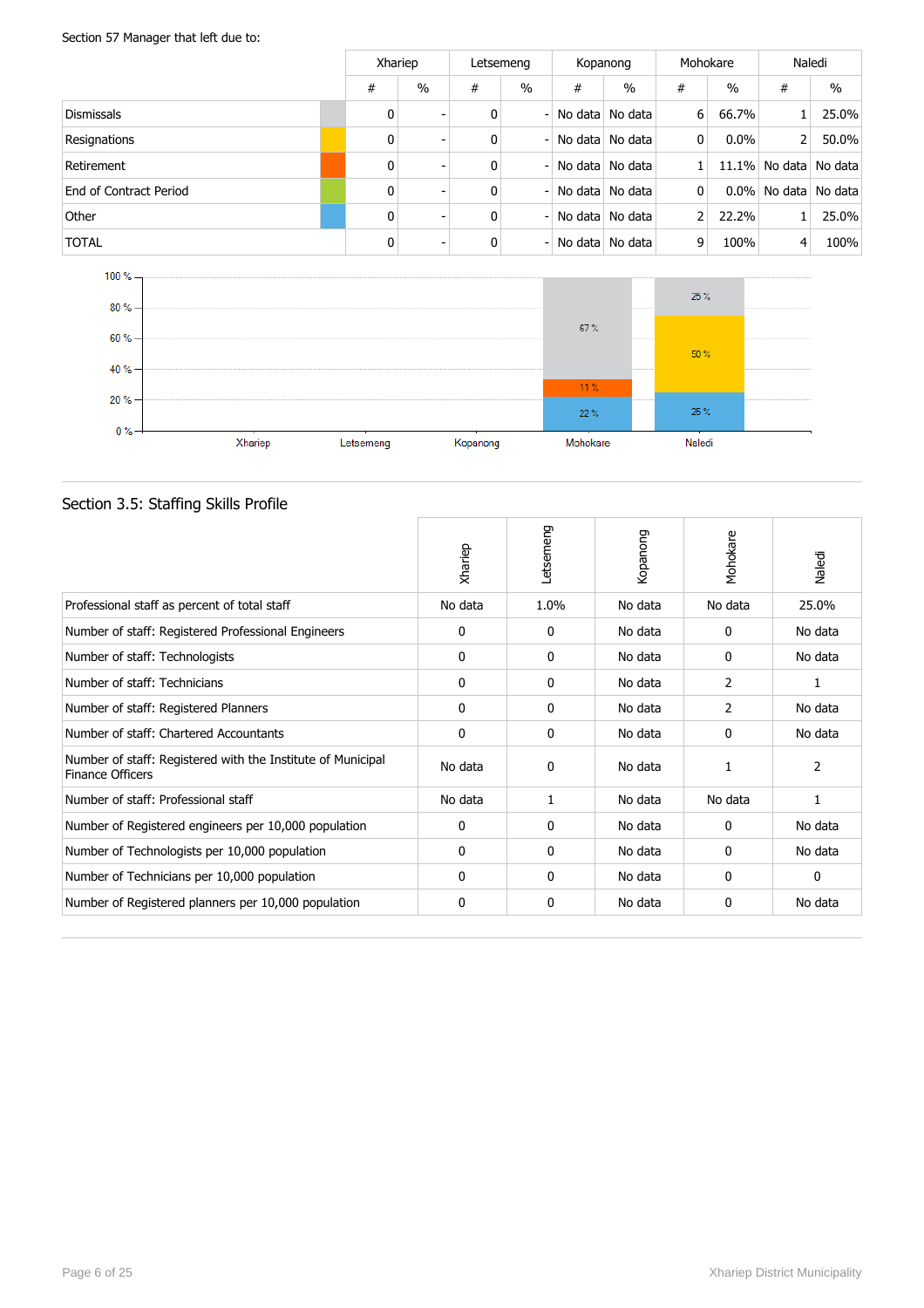# Section 4: Distribution by Function

| <b>Function Performed</b>        | Xhariep | Letsemeng | Kopanong  | Mohokare  | Naledi  |
|----------------------------------|---------|-----------|-----------|-----------|---------|
| Governance and Administration    | Yes     | Yes       | Yes       | Yes       | Yes     |
| <b>Water Services</b>            | No      | Yes       | Yes       | Yes       | Yes     |
| Electricity and Gas Reticulation | No data | Yes       | Yes       | Yes       | No      |
| <b>Municipal Transport</b>       | No      | <b>No</b> | No        | <b>No</b> | No      |
| Waste Management                 | No data | Yes       | Yes       | Yes       | Yes     |
| Roads and Stormwater Systems     | No data | Yes       | Yes       | Yes       | Yes     |
| Community and Social Services    | Yes     | Yes       | <b>No</b> | Yes       | Yes     |
| Planning and Development         | Yes     | Yes       | No data   | Yes       | Yes     |
| <b>Emergency Services</b>        | No data | No        | No data   | Yes       | Yes     |
| Municipal Health                 | Yes     | No        | No        | No        | Yes     |
| Primary Health Care              | No data | No        | No data   | No        | No      |
| Environmental Management         | Yes     | No data   | No data   | No        | Yes     |
| Economic Development             | Yes     | <b>No</b> | No        | <b>No</b> | Yes     |
| Housing                          | No data | Yes       | No data   | Yes       | Yes     |
| <b>Traffic and Policing</b>      | No data | No        | No data   | Yes       | No data |

### Staff Distribution by Function

|                                  | Xhariep | Letsemeng | Kopanong | Mohokare | Naledi  |
|----------------------------------|---------|-----------|----------|----------|---------|
| Governance and Administration    | 93.2%   | 31.1%     | No data  | 8.4%     | 67.5%   |
| <b>Water Services</b>            | N/A     | 21.7%     | 50.0%    | 13.1%    | 16.3%   |
| Electricity and Gas Reticulation | No data | 4.7%      | No data  | 5.6%     | N/A     |
| <b>Municipal Transport</b>       | N/A     | N/A       | N/A      | N/A      | N/A     |
| Waste Management                 | No data | 32.1%     | 50.0%    | 58.9%    | 7.4%    |
| Roads and Stormwater Systems     | No data | No data   | No data  | 8.4%     | 1.5%    |
| Community and Social Services    | No data | 10.4%     | N/A      | No data  | No data |
| Planning and Development         | No data | No data   | No data  | 0.9%     | 1.5%    |
| <b>Emergency Services</b>        | No data | N/A       | No data  | 0.0%     | 2.0%    |
| Municipal Health                 | 6.8%    | N/A       | N/A      | N/A      | 1.0%    |
| Primary Health Care              | No data | N/A       | No data  | N/A      | N/A     |
| <b>Environmental Management</b>  | No data | No data   | No data  | N/A      | 1.0%    |
| Economic Development             | No data | N/A       | N/A      | N/A      | 1.0%    |
| Housing                          | No data | No data   | No data  | 2.8%     | 1.0%    |
| <b>Traffic and Policing</b>      | No data | N/A       | No data  | 1.9%     | No data |
|                                  | 100 %   | 100 %     | 100 %    | 100 %    | 100 %   |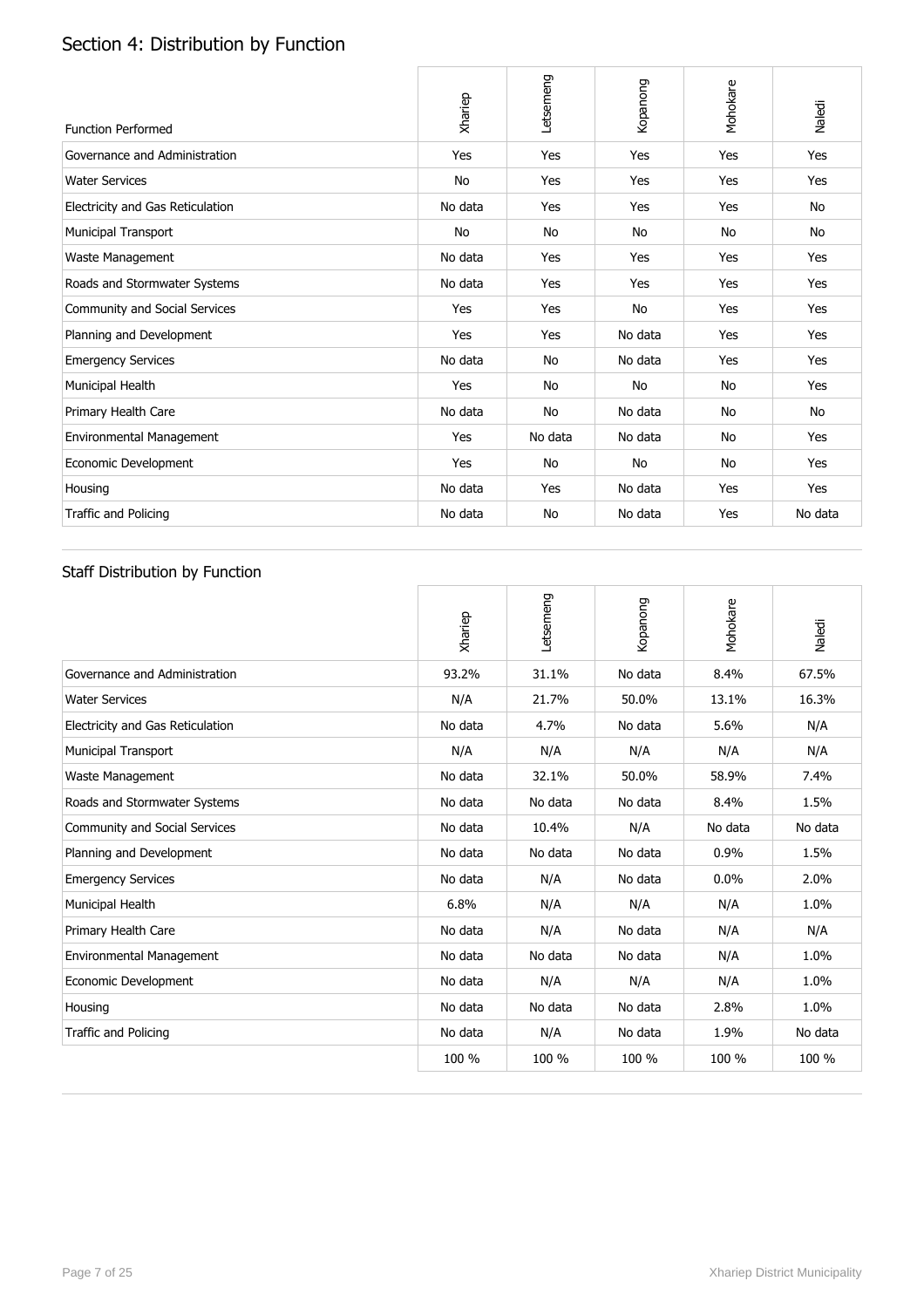#### Operating Expenditure Distribution by Function

|                                                                                                              | Xhariep | Letsemeng | Kopanong | Mohokare | Naledi  |
|--------------------------------------------------------------------------------------------------------------|---------|-----------|----------|----------|---------|
| Governance and Administration                                                                                | 85.6%   | 43.4%     | 40.0%    | 52.2%    | No data |
| <b>Water Services</b>                                                                                        | 0.0%    | 9.4%      | 23.6%    | 12.3%    | No data |
| Electricity and Gas Reticulation                                                                             | 0.0%    | 30.2%     | 22.3%    | 19.7%    | No data |
| Municipal Transport                                                                                          | 0.0%    | 0.0%      | 0.0%     | 0.0%     | No data |
| Waste Management                                                                                             | 0.0%    | 3.1%      | 4.4%     | 6.1%     | No data |
| Roads and Stormwater Systems                                                                                 | 0.0%    | 7.3%      | 4.4%     | 2.5%     | No data |
| Community and Social Services                                                                                | 0.0%    | 2.4%      | 4.9%     | 3.8%     | No data |
| Planning and Development                                                                                     | 0.0%    | 0.0%      | 0.0%     | 0.0%     | No data |
| <b>Emergency Services</b>                                                                                    | 0.0%    | 0.0%      | 0.1%     | 0.0%     | No data |
| Municipal Health                                                                                             | 0.0%    | 0.0%      | 0.0%     | 0.0%     | No data |
| Primary Health Care                                                                                          | 0.0%    | 0.1%      | 0.0%     | 0.0%     | No data |
| Environmental Management                                                                                     | 0.0%    | 0.0%      | $0.0\%$  | $0.0\%$  | No data |
| Economic Development                                                                                         | 14.4%   | 4.1%      | 0.4%     | 0.9%     | No data |
| Housing                                                                                                      | 0.0%    | 0.0%      | 0.0%     | 0.7%     | No data |
| <b>Traffic and Policing</b>                                                                                  | 0.0%    | 0.0%      | 0.0%     | 1.7%     | No data |
|                                                                                                              | 100 %   | 100 %     | 100 %    | 100 %    | 100 %   |
| Note: Financial data was sourced from the National Treasury Local Government Budget and Expenditure database |         |           |          |          |         |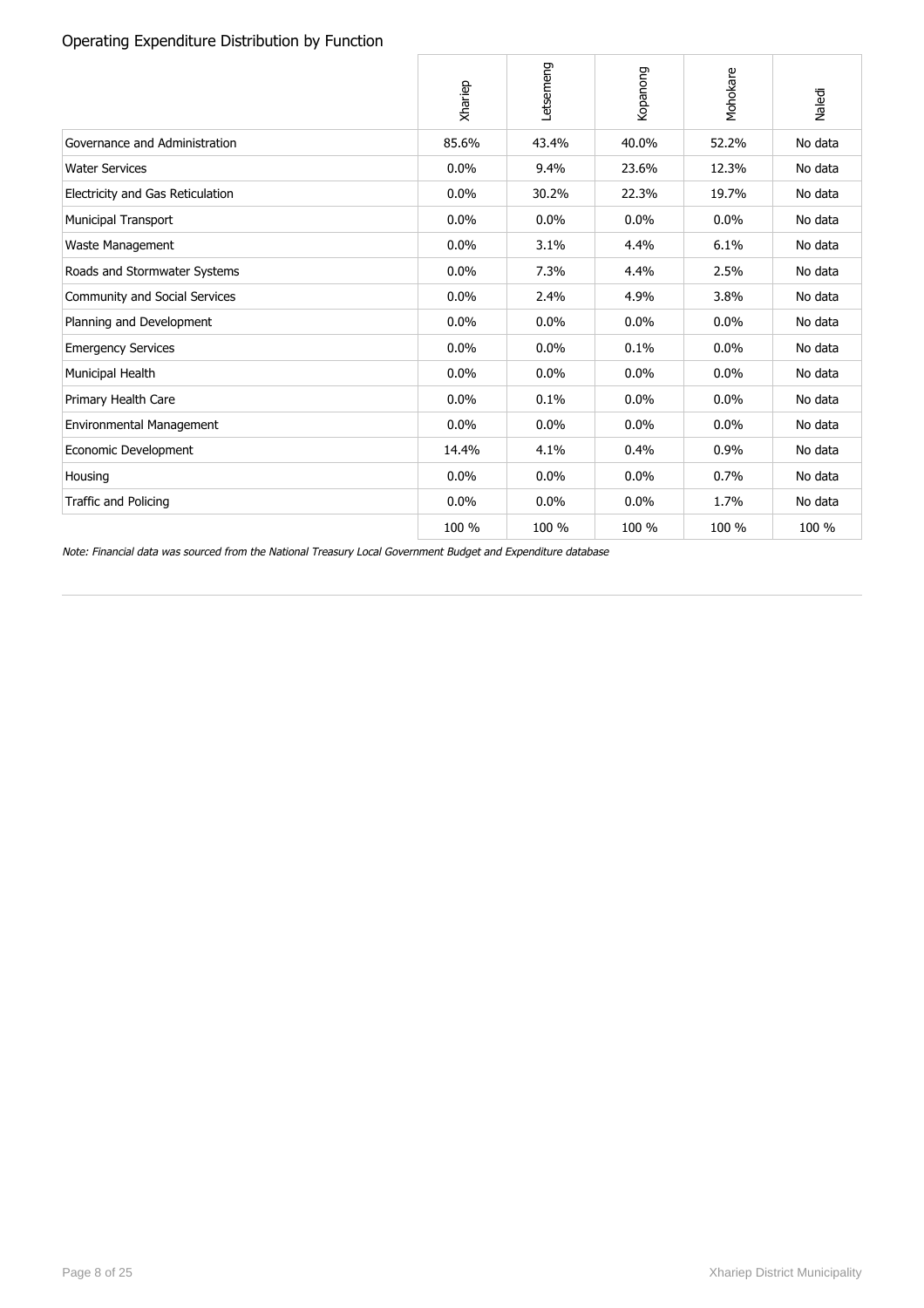## Section 5: Governance and Administration

|                                     |     | ה   | ה   | ω<br>ᢐ | Naledi |
|-------------------------------------|-----|-----|-----|--------|--------|
| Municipality performs this function | Yes | Yes | Yes | Yes    | Yes    |

#### **Resources**

|                                             | မ္မ         | ᡡ            | ᡡ<br>kopai   | စ္<br>ख़<br>힣 | Naledi  |
|---------------------------------------------|-------------|--------------|--------------|---------------|---------|
| Staff per 10,000 population                 | 5.3279      | 9.0837       | No data      | 2.1501        | 53.8416 |
| Operating Expenditure per 10,000 population | R 2 469 501 | R 10 268 931 | R 12 359 832 | R 12 417 401  | No data |

#### Staffing Skills Profile

|                                                                                        | lariep<br>₹. | ᡡ<br>Φ<br>₩ | פַ<br>Kopar | okare<br>λ<br>Σ | Naledi |
|----------------------------------------------------------------------------------------|--------------|-------------|-------------|-----------------|--------|
| Percent of staff that are professional (i.e. have at least an<br>undergraduate degree) | 58.8%        | 39.4%       | No data     | 100%            | 11.7%  |
| Percent of posts vacant                                                                | 9.3%         | 33.3%       | No data     | 66.7%           | 5.8%   |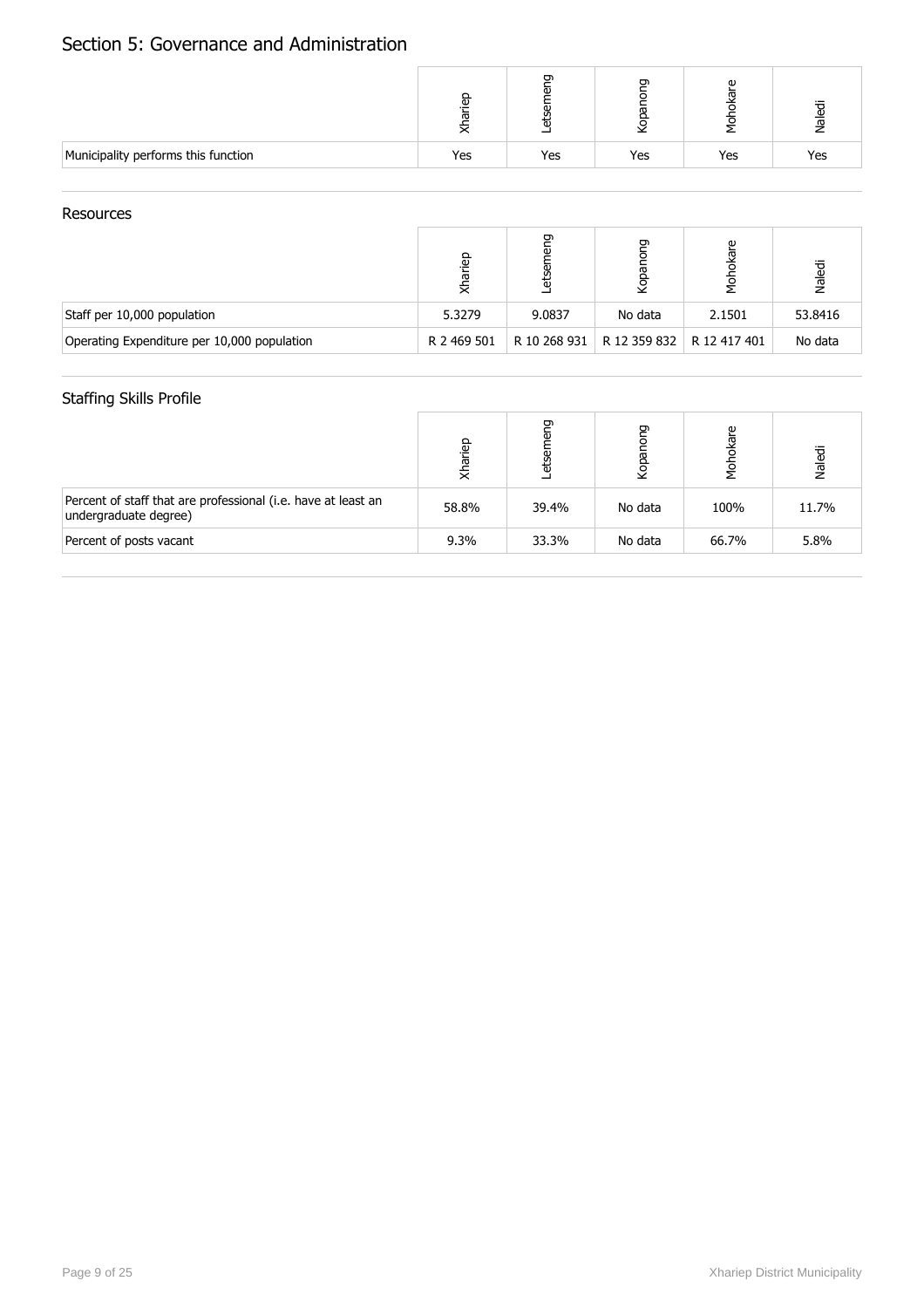## Section 6: Water Services

|                                          | Xhariep | פַ<br>កា<br>etser | <b>Duo</b><br>Kopa | okare<br>Мб<br>Мо | Naledi |
|------------------------------------------|---------|-------------------|--------------------|-------------------|--------|
| Municipality performs this function      | Yes     | Yes               | Yes                | Yes               | Yes    |
| Municipality is water services authority | No      | Yes               | Yes                | Yes               | Yes    |
| Municipality is water services provider  | No      | Yes               | No                 | Yes               | No     |

#### **Resources**

|                                             | <u>a</u><br>등  | ᡡ<br>ω<br>τ | ה<br>₫      | پ<br>ख़ें<br>η<br>Σ | Naledi  |
|---------------------------------------------|----------------|-------------|-------------|---------------------|---------|
| Staff per 10,000 population                 | N/A            | 6.3310      | 26.3035     | 3.3446              | 12.9691 |
| Operating Expenditure per 10,000 population | R <sub>0</sub> | R 2 227 146 | R 7 298 019 | R 2 931 986         | No data |

#### Staffing Skills Profile

|                                                                                        | Xhariep      | Letsemeng    | Kopanong     | Mohokare       | Naledi  |
|----------------------------------------------------------------------------------------|--------------|--------------|--------------|----------------|---------|
| Percent of staff that are professional (i.e. have at least an<br>undergraduate degree) | N/A          | $0.0\%$      | $0.0\%$      | 14.3%          | $0.0\%$ |
| Percent of posts vacant                                                                | $0.0\%$      | 17.9%        | 13.3%        | 51.9%          | 51.5%   |
| Number of Registered Professional Engineers                                            | 0            | 0            | 0            | $\mathbf{0}$   | 0       |
| Number of Technologists                                                                | $\Omega$     | $\mathbf{0}$ | $\mathbf{0}$ | $\mathbf{0}$   | 0       |
| Number of Technicians                                                                  | $\mathbf{0}$ | $\mathbf{0}$ | $\mathbf{0}$ | $\overline{2}$ | 1       |
| Number of Registered Professional Engineers per 10,000<br>population                   | 0.00         | 0.00         | 0.00         | 0.00           | 0.00    |
| Number of Technologists per 10,000 population                                          | 0.00         | 0.00         | 0.00         | 0.00           | 0.00    |
| Number of Technicians per 10,000 population                                            | 0.00         | 0.00         | 0.00         | 0.48           | 0.39    |

|                                                                                          | Xhariep | Letsemeng | Kopanong | Mohokare     | Naledi |
|------------------------------------------------------------------------------------------|---------|-----------|----------|--------------|--------|
| Was the WSDP adopted by Council as at 30 June 2011                                       | N/A     | Yes       | No       | No           | No     |
| Percent of population with at least basic access to water                                | N/A     | 96.3%     | No data  | 24.4%        | 161.9% |
| Percent of population with at least basic access to sanitation                           | N/A     | 96.3%     | No data  | 22.1%        | 161.9% |
| Percent of population provided with water connection for first<br>time in 2010/2011      | N/A     | $2.2\%$   | No data  | $0.0\%$      | 162.5% |
| Percent of population provided with sanitation connection for<br>first time in 2010/2011 | N/A     | 2.2%      | No data  | 2.3%         | 161.9% |
| Non-revenue water                                                                        | N/A     | No data   | 65.7%    | $-254499.2%$ | 77.8%  |
| Real losses                                                                              | N/A     | No data   | 49.7%    | No data      | 77.8%  |
| <b>Blue Drop Score</b>                                                                   | N/A     | 54.7%     | 43.8%    | 80.1%        | 38.7%  |
| Green Drop Score                                                                         | N/A     | 30.4%     | 1.2%     | 58.6%        | 5.4%   |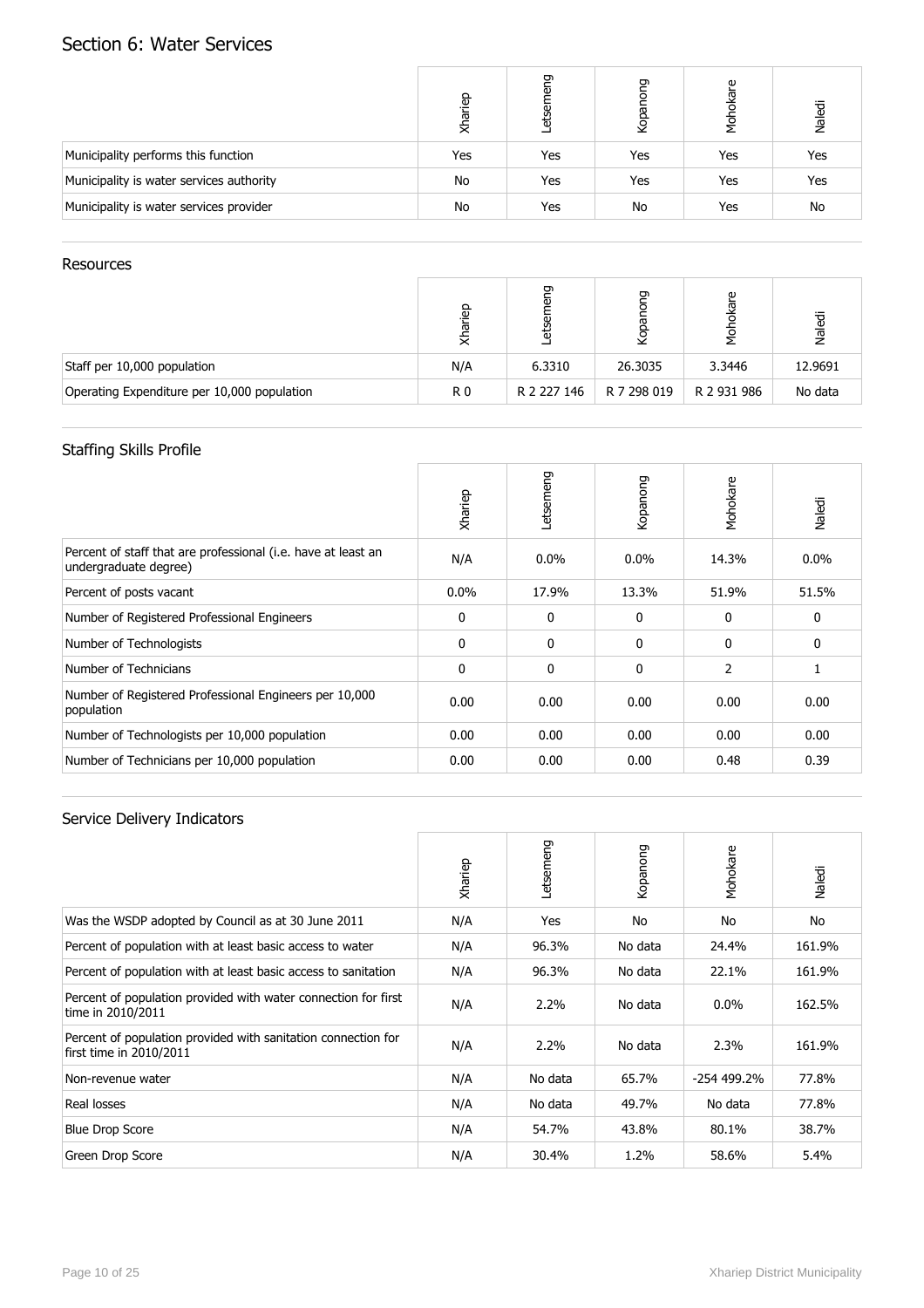# Section 7: Electricity and Gas Reticulation

| Municipality performs this function | ep.<br>ಹ<br>⋝ | ᡡ<br>ω<br>σ | ה   | Φ<br>ख़ | Naledi |
|-------------------------------------|---------------|-------------|-----|---------|--------|
| Electricity                         | No            | Yes         | No  | Yes     | No     |
| Street lighting                     | No            | Yes         | Yes | Yes     | No     |

#### Resources

|                                             | <u>a</u> | ᠳ<br>늉      | פַ<br>Kopar | ၑ<br>ថ្     | Naledi |
|---------------------------------------------|----------|-------------|-------------|-------------|--------|
| Staff per 10,000 population                 | No data  | 1.3763      | No data     | 1.4334      | N/A    |
| Operating Expenditure per 10,000 population | R0       | R 7 135 071 | R 6 893 349 | R 4 697 437 | N/A    |

### Staffing Skills Profile

|                                                                                        | Xhariep | Letsemeng | Kopanong | Mohokare | Naledi |
|----------------------------------------------------------------------------------------|---------|-----------|----------|----------|--------|
| Percent of staff that are professional (i.e. have at least an<br>undergraduate degree) | No data | 20.0%     | No data  | 50.0%    | N/A    |
| Percent of posts vacant                                                                | No data | 33.3%     | No data  | $0.0\%$  | N/A    |
| Number of Registered Professional Engineers                                            | No data | 0         | No data  | 0        | N/A    |
| Number of Technologists                                                                | No data | 0         | No data  | 0        | N/A    |
| Number of Technicians                                                                  | No data |           | No data  | 0        | N/A    |
| Number of Registered Professional Engineers per 10,000<br>population                   | No data | 0.00      | No data  | 0.00     | N/A    |
| Number of Technologists per 10,000 population                                          | No data | 0.00      | No data  | 0.00     | N/A    |
| Number of Technicians per 10,000 population                                            | No data | 0.28      | No data  | 0.00     | N/A    |

|                                                                             | Xhariep | פַ<br>etser | ρng<br>Kopano | Mohokare | Naledi |
|-----------------------------------------------------------------------------|---------|-------------|---------------|----------|--------|
| Percent of population that has access to electricity                        | N/A     | 102.0%      | N/A           | 23.7%    | N/A    |
| Total number of new electricity connection points delivered in<br>2010/2011 | N/A     | 197         | N/A           | 100      | N/A    |
| Metering efficiency for electricity                                         | N/A     | No data     | N/A           | 100%     | N/A    |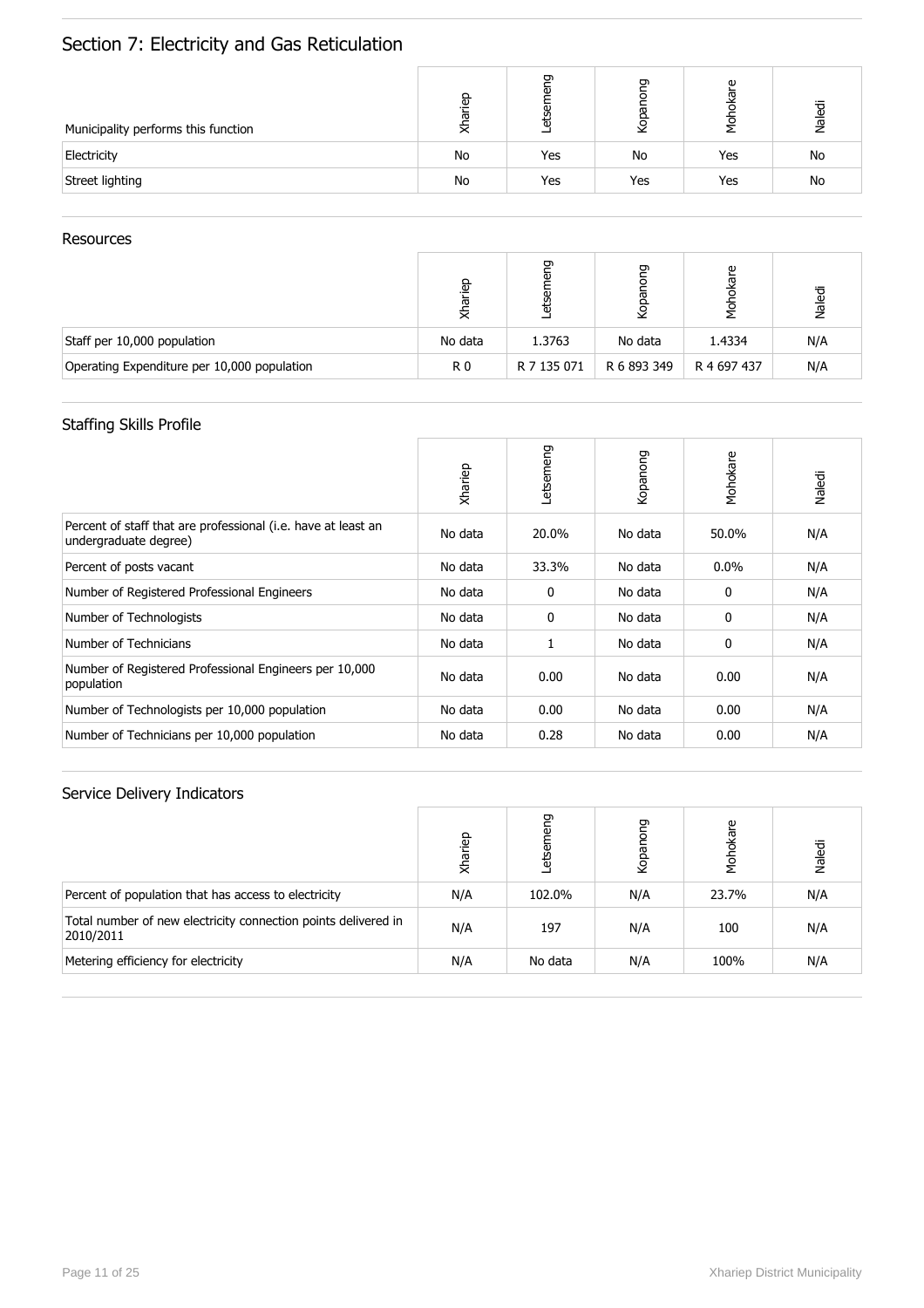# Section 8: Municipal Transport

| Municipality performs this function | Xhariep | ᠳ<br>etser | 50<br>ਠ<br>Kopar | okare<br>λ,<br>Σ | Naledi |
|-------------------------------------|---------|------------|------------------|------------------|--------|
| Municipal public transport          | No      | No         | No               | No               | No     |
| Municipal airports                  | No      | No         | No               | No               | No     |
| Pontoons, ferries and harbours      | No      | No         | No               | No               | No     |

#### Resources

|                                             | e.<br>ᢛ | ᡡ   | ᡡ<br>Kopar | Φ   | Naledi |
|---------------------------------------------|---------|-----|------------|-----|--------|
| Staff per 10,000 population                 | N/A     | N/A | N/A        | N/A | N/A    |
| Operating Expenditure per 10,000 population | R0      | R0  | R0         | R0  | N/A    |

#### Staffing Skills Profile

|                                                                                        | Xhariep | Letsemeng | Kopanong | Mohokare | Naledi |
|----------------------------------------------------------------------------------------|---------|-----------|----------|----------|--------|
| Percent of staff that are professional (i.e. have at least an<br>undergraduate degree) | N/A     | N/A       | N/A      | N/A      | N/A    |
| Is this municipality the transport authority?                                          | N/A     | N/A       | N/A      | N/A      | N/A    |
| Percent of posts vacant                                                                | N/A     | N/A       | N/A      | N/A      | N/A    |
| Number of Registered Professional Engineers                                            | N/A     | N/A       | N/A      | N/A      | N/A    |
| Number of Technologists                                                                | N/A     | N/A       | N/A      | N/A      | N/A    |
| Number of Technicians                                                                  | N/A     | N/A       | N/A      | N/A      | N/A    |
| Number of Registered Planners                                                          | N/A     | N/A       | N/A      | N/A      | N/A    |
| Number of Registered Professional Engineers per 10,000<br>population                   | N/A     | N/A       | N/A      | N/A      | N/A    |
| Number of Technologists per 10,000 population                                          | N/A     | N/A       | N/A      | N/A      | N/A    |
| Number of Technicians per 10,000 population                                            | N/A     | N/A       | N/A      | N/A      | N/A    |
| Number of Registered Planners per 10,000 population                                    | N/A     | N/A       | N/A      | N/A      | N/A    |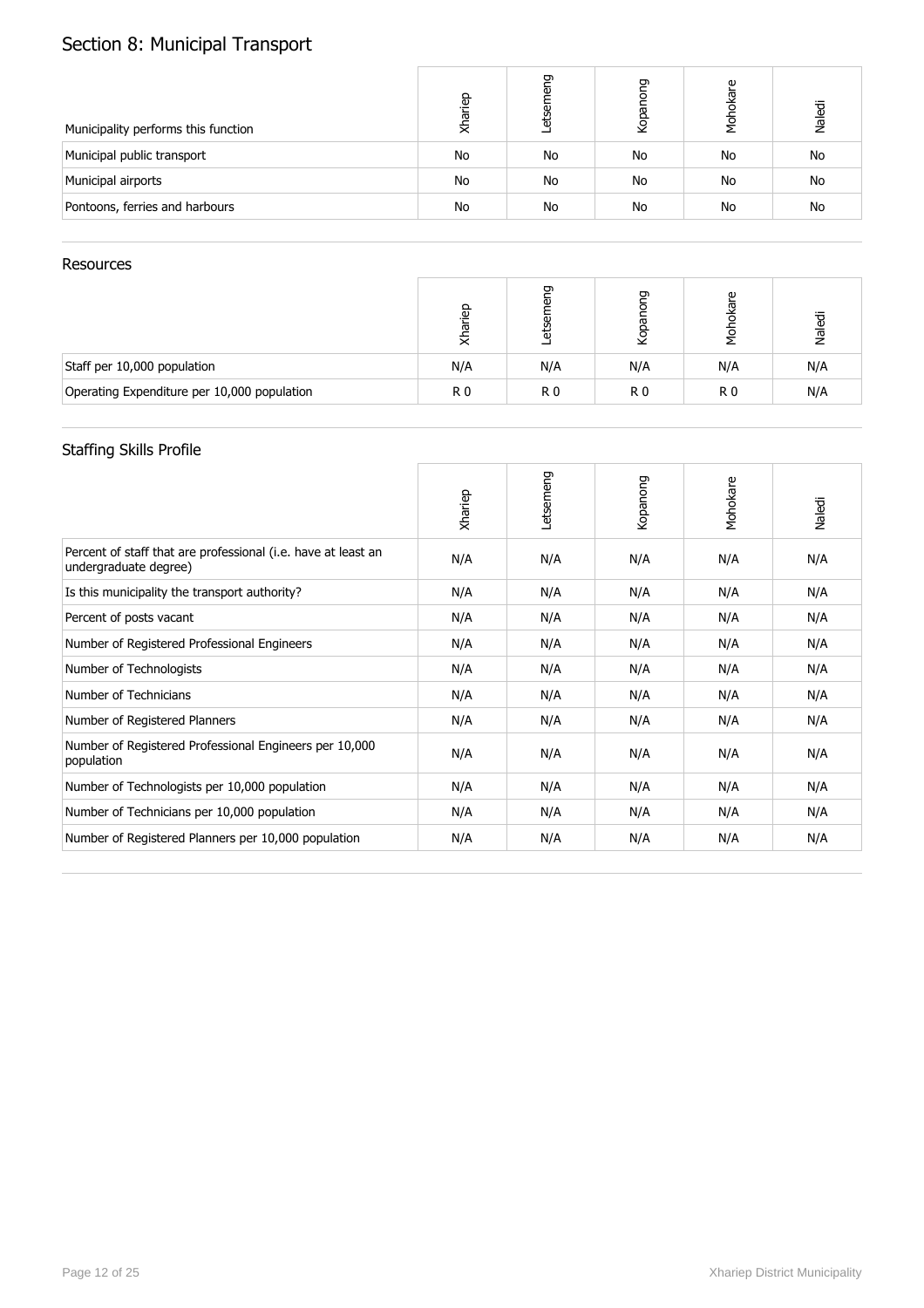# Section 9: Waste Management

| Municipality performs this function | Xhariep | ᡡ<br>৯<br>etser | <b>Duo</b><br>Kopar | kare<br>ਠ<br>λ<br>Σ | Naledi |
|-------------------------------------|---------|-----------------|---------------------|---------------------|--------|
| Refuse removal                      | No      | Yes             | Yes                 | Yes                 | Yes    |
| Refuse dumps/solid waste disposal   | No      | Yes             | Yes                 | Yes                 | Yes    |
| Cleansing                           | No      | Yes             | Yes                 | Yes                 | Yes    |

#### **Resources**

|                                                        | Xhariep        | etsemeng  | Kopanong    | Mohokare    | Naledi  |
|--------------------------------------------------------|----------------|-----------|-------------|-------------|---------|
| Staff per 10,000 population                            | No data        | 9.3589    | 26.3035     | 15.0505     | 5.8951  |
| Operating Expenditure per 10,000 population            | R <sub>0</sub> | R 728 344 | R 1 370 212 | R 1 462 529 | No data |
| Does the municipality have by-laws in place            | No data        | Yes       | No          | No          | Yes     |
| By-laws enforced $-$ urban (yes/no)                    | No data        | Yes       | No data     | No data     | Yes     |
| By-laws enforced $-$ rural (yes/no)                    | No data        | Yes       | No data     | No data     | No data |
| Self-assessment of how well by-laws are being enforced | No data        | Good      | No data     | No data     | Good    |

### Staffing Skills Profile

|                                                                                        | Xhariep | Letsemeng    | Kopanong     | Mohokare | Naledi  |
|----------------------------------------------------------------------------------------|---------|--------------|--------------|----------|---------|
| Percent of staff that are professional (i.e. have at least an<br>undergraduate degree) | No data | $0.0\%$      | $0.0\%$      | $0.0\%$  | $0.0\%$ |
| Percent of posts vacant                                                                | No data | 8.1%         | 13.3%        | $0.0\%$  | 50.0%   |
| Number of Professional Engineers                                                       | No data | $\mathbf{0}$ | $\Omega$     | 0        | 0       |
| Number of Technologists                                                                | No data | $\mathbf{0}$ | $\mathbf{0}$ | 0        | 0       |
| Number of Technicians                                                                  | No data | 0            | $\mathbf{0}$ | 0        | 1       |
| Number of Registered Professional Engineers per 10,000<br>population                   | No data | 0.00         | 0.00         | 0.00     | 0.00    |
| Number of Technologists per 10,000 population                                          | No data | 0.00         | 0.00         | 0.00     | 0.00    |
| Number of Technicians per 10,000 population                                            | No data | 0.00         | 0.00         | 0.00     | 0.39    |

|                                                                                                     | Xhariep | etsemeng  | Kopanong | Mohokare | Naledi |
|-----------------------------------------------------------------------------------------------------|---------|-----------|----------|----------|--------|
| Does the municipality have an approved Integrated Waste<br>Management Plan (IWMP)                   | N/A     | <b>No</b> | No data  | No.      | No     |
| Percent of population eligible for weekly kerbside collection<br>that receive this level of service | N/A     | No data   | No data  | 33.0%    | 100%   |
| Percent of municipal-owned landfill sites that are registered<br>according to ECA and Waste Act     | N/A     | 40.0%     | $0.0\%$  | 50.0%    | 33.3%  |
| Percent of waste recycled                                                                           | N/A     | $0.0\%$   | $0.0\%$  | 67.0%    | 20.0%  |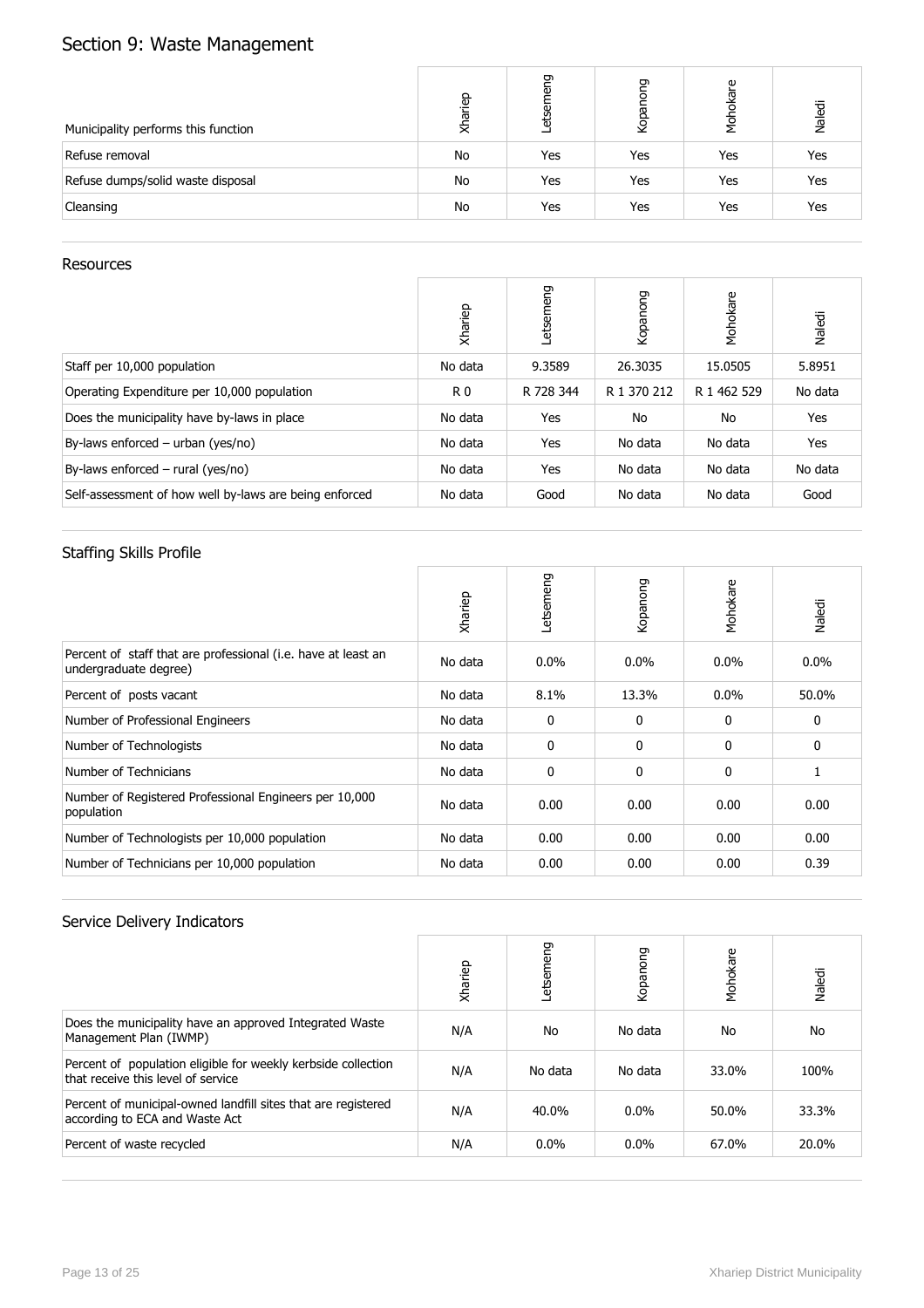# Section 10: Roads and Stormwater Systems

| Municipality performs this function                 | Xhariep | פַי<br>etser | פַ<br>Kopa | okare<br>ð<br>No | Naledi |
|-----------------------------------------------------|---------|--------------|------------|------------------|--------|
| Municipal roads                                     | No      | Yes          | Yes        | Yes              | Yes    |
| Stormwater systems in built-up areas                | No      | Yes          | Yes        | Yes              | Yes    |
| Municipality performs the 'District' roads function | No      | Yes          | No         | No               | No     |

#### Resources

|                                             | မြ<br>ㅎ        | ᡡ<br>G)<br>ω<br>₩ | פַ<br>Kopai | پ<br><u>ति</u><br>y<br>S | Naledi  |
|---------------------------------------------|----------------|-------------------|-------------|--------------------------|---------|
| Staff per 10,000 population                 | No data        | No data           | No data     | 2.1501                   | 1.1790  |
| Operating Expenditure per 10,000 population | R <sub>0</sub> | R 1 737 455       | R 1 352 407 | R 589 360                | No data |

#### Staffing Skills Profile

|                                                                                        | Xhariep | Letsemeng | Kopanong | Mohokare | Naledi  |
|----------------------------------------------------------------------------------------|---------|-----------|----------|----------|---------|
| Percent of staff that are professional (i.e. have at least an<br>undergraduate degree) | No data | No data   | No data  | 5.6%     | $0.0\%$ |
| Percent of posts vacant                                                                | No data | No data   | No data  | 62.5%    | 100%    |
| Number of Registered Professional Engineers                                            | No data | No data   | No data  | 0        | 0       |
| Number of Technologists                                                                | No data | No data   | No data  | 0        | 0       |
| Number of Technicians                                                                  | No data | No data   | No data  | 1        | 1       |
| Number of Registered Planners                                                          | No data | No data   | No data  | 0        | 0       |
| Number of Registered Professional Engineers per 10,000<br>population                   | No data | No data   | No data  | 0.00     | 0.00    |
| Number of Technologists per 10,000 population                                          | No data | No data   | No data  | 0.00     | 0.00    |
| Number of Technicians per 10,000 population                                            | No data | No data   | No data  | 0.12     | 0.39    |
| Number of Registered Planners per 10,000 population                                    | No data | No data   | No data  | 0.00     | 0.00    |

|                                                                  | ္ၿခ |         | రా      | ω<br>흥  | Valedi |
|------------------------------------------------------------------|-----|---------|---------|---------|--------|
| Do you monitor roads conditions for your paved roads?            | N/A | No data | No data | Yes     | Yes    |
| If yes, what is the % paved roads that are 'very good' or 'good' | N/A | No data | No data | No data | 35.0%  |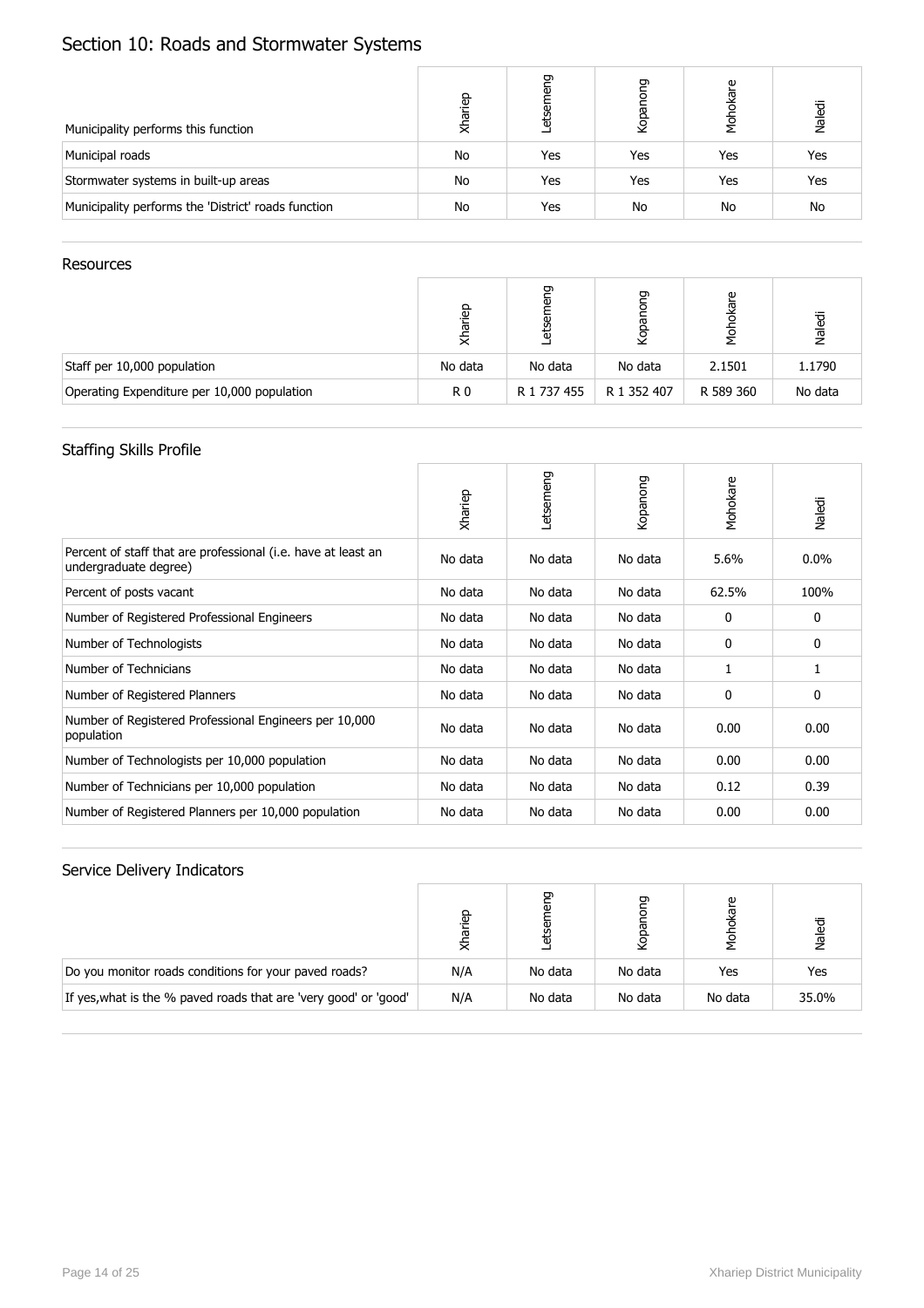# Section 11: Community and Social Services

| Municipality performs this function                                       | Xhariep | Letsemeng | Kopanong  | Mohokare  | Naledi    |
|---------------------------------------------------------------------------|---------|-----------|-----------|-----------|-----------|
| Beaches and amusement facilities: Regulation & facilitation               | No      | <b>No</b> | <b>No</b> | No        | <b>No</b> |
| Beaches and amusement facilities: Service provision                       | No      | <b>No</b> | <b>No</b> | No        | <b>No</b> |
| Local amenities: Regulation & facilitation                                | No      | Yes       | No        | Yes       | No        |
| Local amenities: Service provision                                        | No      | No        | No        | No        | No        |
| Local sports facilities: Regulation & facilitation                        | No      | Yes       | <b>No</b> | Yes       | Yes       |
| Local sports facilities: Service provision                                | No      | Yes       | No        | No        | Yes       |
| Municipal parks and recreation: Regulation & facilitation                 | No      | Yes       | No        | No        | Yes       |
| Municipal parks and recreation: Service provision                         | No      | Yes       | No        | Yes       | Yes       |
| Public places: Regulation & facilitation                                  | No      | Yes       | No        | No        | Yes       |
| Public places: Service provision                                          | No      | Yes       | No        | Yes       | Yes       |
| Child care facilities: Regulation & facilitation                          | No      | <b>No</b> | <b>No</b> | No        | Yes       |
| Child care facilities: Service provision                                  | No      | No        | No        | No        | No        |
| Cemeteries, funeral parlours and crematoria: Regulation &<br>facilitation | Yes     | Yes       | No        | No        | Yes       |
| Cemeteries, funeral parlours and crematoria: Service provision            | No      | Yes       | No        | Yes       | Yes       |
| Libraries: Regulation & facilitation                                      | Yes     | Yes       | No        | Yes       | Yes       |
| Libraries: Service provision                                              | No      | Yes       | No        | No        | Yes       |
| Museums: Regulation & facilitation                                        | No      | <b>No</b> | No        | <b>No</b> | <b>No</b> |
| Museums: Service provision                                                | No      | <b>No</b> | No        | Yes       | No        |

#### Resources

|                                             | dən<br>≅ | ᠳ<br>ō<br>etā | פַ<br>Kopar | are       | Naledi  |
|---------------------------------------------|----------|---------------|-------------|-----------|---------|
| Staff per 10,000 population                 | No data  | 3.0279        | N/A         | No data   | No data |
| Operating Expenditure per 10,000 population | R0       | R 556 580     | R 1 501 123 | R 905 898 | No data |

## Staffing Skills Profile

|                                                                                        | qarian  | ᠳ<br>άυ | ጋ<br>Kopar | okare<br>Мо<br>Мо | Naledi  |
|----------------------------------------------------------------------------------------|---------|---------|------------|-------------------|---------|
| Percent of staff that are professional (i.e. have at least an<br>undergraduate degree) | No data | $0.0\%$ | N/A        | No data           | No data |
| Percent of posts vacant                                                                | No data | $0.0\%$ | N/A        | No data           | No data |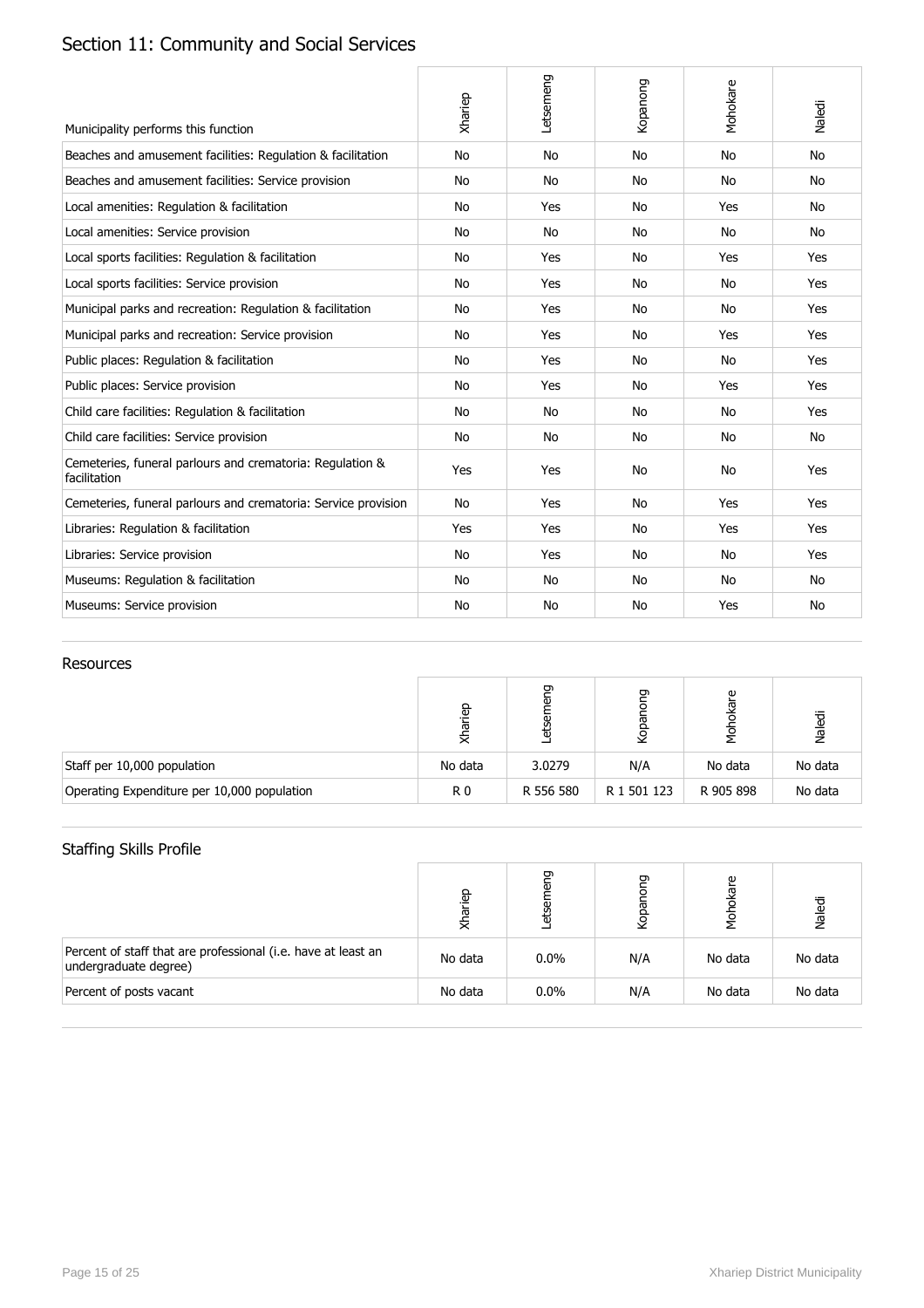|                                                   | qariep<br>₹ | ᡡ<br>ω<br>άυ | פַ<br>Kopar | Φ<br>Мо<br>Мо | Naledi  |
|---------------------------------------------------|-------------|--------------|-------------|---------------|---------|
| Number of sports facilities per 10,000 population | No data     | 5.51         | N/A         | 1.67          | No data |
| Total area of all public space                    | No data     | No data      | N/A         | 19 000 km2    | No data |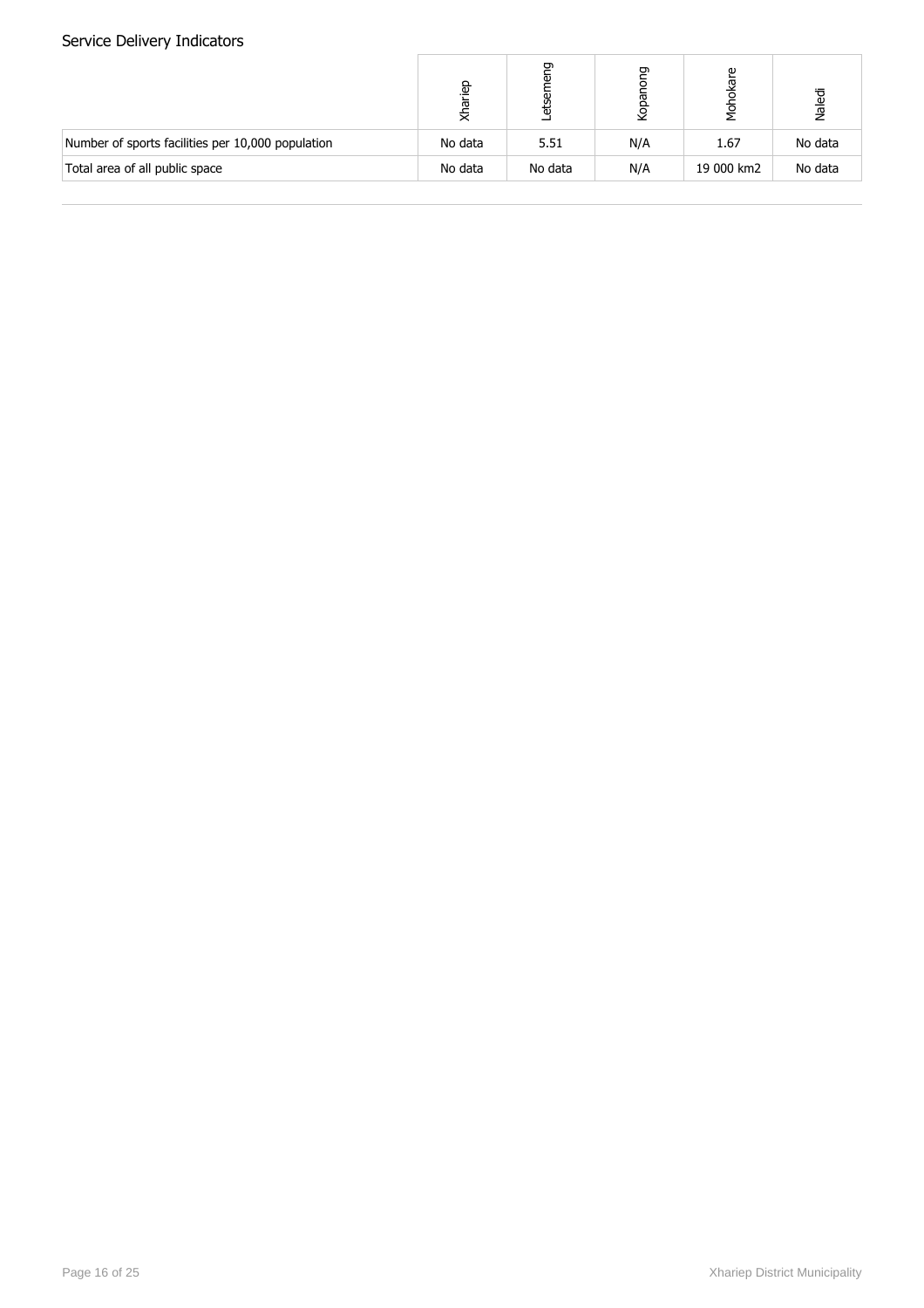# Section 12: Planning and Development

| Municipality performs this function           | Xhariep | eng<br>etsen | Kopanong | Mohokare | Naledi |
|-----------------------------------------------|---------|--------------|----------|----------|--------|
| Municipal planning                            | Yes     | Yes          | No       | Yes      | Yes    |
| Building regulations                          | No      | Yes          | No       | Yes      | Yes    |
| Land-use management                           | No      | Yes          | No       | Yes      | Yes    |
| Property development (non-municipal property) | No      | No           | No       | No       | No     |

#### Resources

|                                             | 윤<br>ᢛ<br>₹. | ᡡ<br>₩  | ⊙       | Φ      | Naledi  |
|---------------------------------------------|--------------|---------|---------|--------|---------|
| Staff per 10,000 population                 | No data      | No data | No data | 0.2389 | 1.1790  |
| Operating Expenditure per 10,000 population | R0           | R0      | R0      | R0     | No data |

### Staffing Skills Profile

|                                                                                        | Xhariep | etsemeng | Kopanong | Mohokare | Naledi  |
|----------------------------------------------------------------------------------------|---------|----------|----------|----------|---------|
| Percent of staff that are professional (i.e. have at least an<br>undergraduate degree) | No data | No data  | No data  | $0.0\%$  | No data |
| Percent of posts vacant                                                                | No data | No data  | No data  | Error    | 0.0%    |
| Number of Registered Planners                                                          | No data | No data  | No data  |          | No data |
| Number of Building Inspectors                                                          | No data | No data  | N/A      | 0        | No data |
| Number of Registered Planners per 10,000 population                                    | No data | No data  | No data  | 0.24     | No data |
| Number of per 10,000 population                                                        | No data | No data  | N/A      | 0.00     | No data |

|                                                              | Xhariep | 55<br>etser | guo<br>Kopano | Mohokare | Naledi |
|--------------------------------------------------------------|---------|-------------|---------------|----------|--------|
| Percent of building plans submitted that were approved in FY | No data | No data     | N/A           | 71.4%    | 100%   |
| Average time taken to approve building plans (days)          | No data | No data     | N/A           | 3        | 3      |
| Does the municipality have approved IDP?                     | No data | No data     | No data       | Yes      | Yes    |
| Does the municipality have approved SDF?                     | No data | No          | No data       | Yes      | Yes    |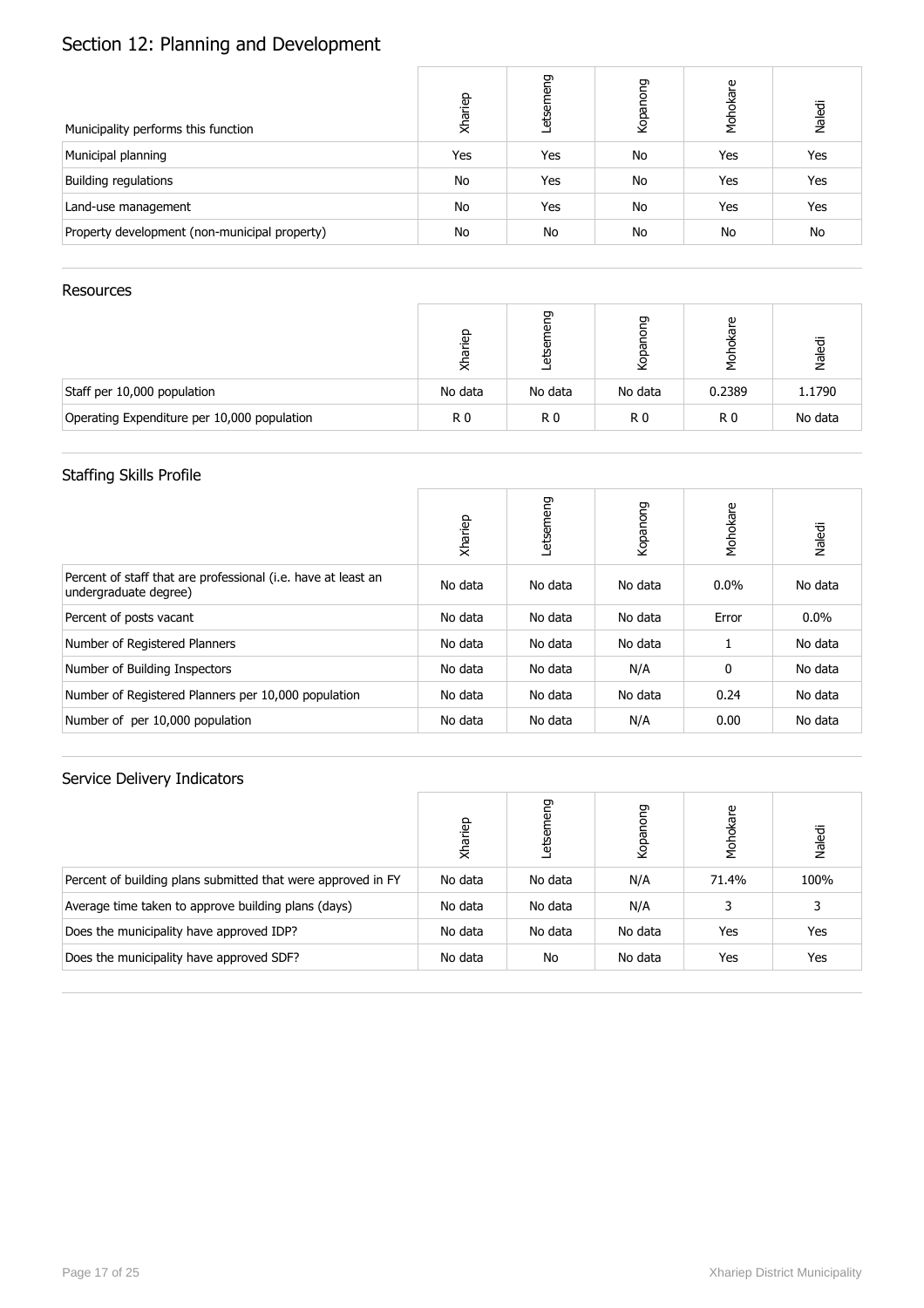# Section 13: Emergency Services

| Municipality performs this function | Xhariep | neng<br>etsen | puo<br>Kopano | Mohokare  | Naledi    |
|-------------------------------------|---------|---------------|---------------|-----------|-----------|
| Fire fighting                       | No      | No            | No            | Yes       | Yes       |
| Rescue services                     | No      | No            | No            | No        | No        |
| Disaster management                 | No      | No            | No            | <b>No</b> | Yes       |
| Ambulance services                  | No      | <b>No</b>     | No            | No        | <b>No</b> |

#### Resources

|                                             | 윤<br>ᢛ<br>₹ | ᡡ<br>ъ         | G        | Φ      | Naledi  |
|---------------------------------------------|-------------|----------------|----------|--------|---------|
| Staff per 10,000 population                 | No data     | N/A            | No data  | 0.0000 | 1.5720  |
| Operating Expenditure per 10,000 population | R0          | R <sub>0</sub> | R 15 984 | R 2867 | No data |

## Staffing Skills Profile

|                                                                                        | Xhariep | Letsemeng | Kopanong | Mohokare | Naledi  |
|----------------------------------------------------------------------------------------|---------|-----------|----------|----------|---------|
| Percent of staff that are professional (i.e. have at least an<br>undergraduate degree) | No data | N/A       | No data  | Error    | $0.0\%$ |
| Percent of posts vacant                                                                | No data | N/A       | No data  | Error    | Error   |
| Number of firefighters                                                                 | N/A     | N/A       | N/A      | 0        | 4       |
| Number of fire trucks and specialised emergency vehicles                               | N/A     | N/A       | N/A      | 0        | 2       |
| Number of fire stations                                                                | N/A     | N/A       | N/A      | 0        | 0       |
| Number of ambulances                                                                   | N/A     | N/A       | N/A      | N/A      | N/A     |
| Number of firefighters per 10,000 population                                           | N/A     | N/A       | N/A      | 0.00     | 1.57    |
| Number of fire trucks and specialised emergency vehicles per<br>10,000 population      | N/A     | N/A       | N/A      | 0.00     | 0.79    |
| Number of fire stations per 10,000 population                                          | N/A     | N/A       | N/A      | 0.00     | 0.00    |
| Number of ambulances per 10,000 population                                             | N/A     | N/A       | N/A      | N/A      | N/A     |

|                                                             | €   | ᠳ   | ה   | Φ       | Naledi |
|-------------------------------------------------------------|-----|-----|-----|---------|--------|
| Percent of fire service calls responded to within 7 minutes | N/A | N/A | N/A | No data | 70.0%  |
| Approved Disaster Management Plan                           | N/A | N/A | N/A | N/A     | No     |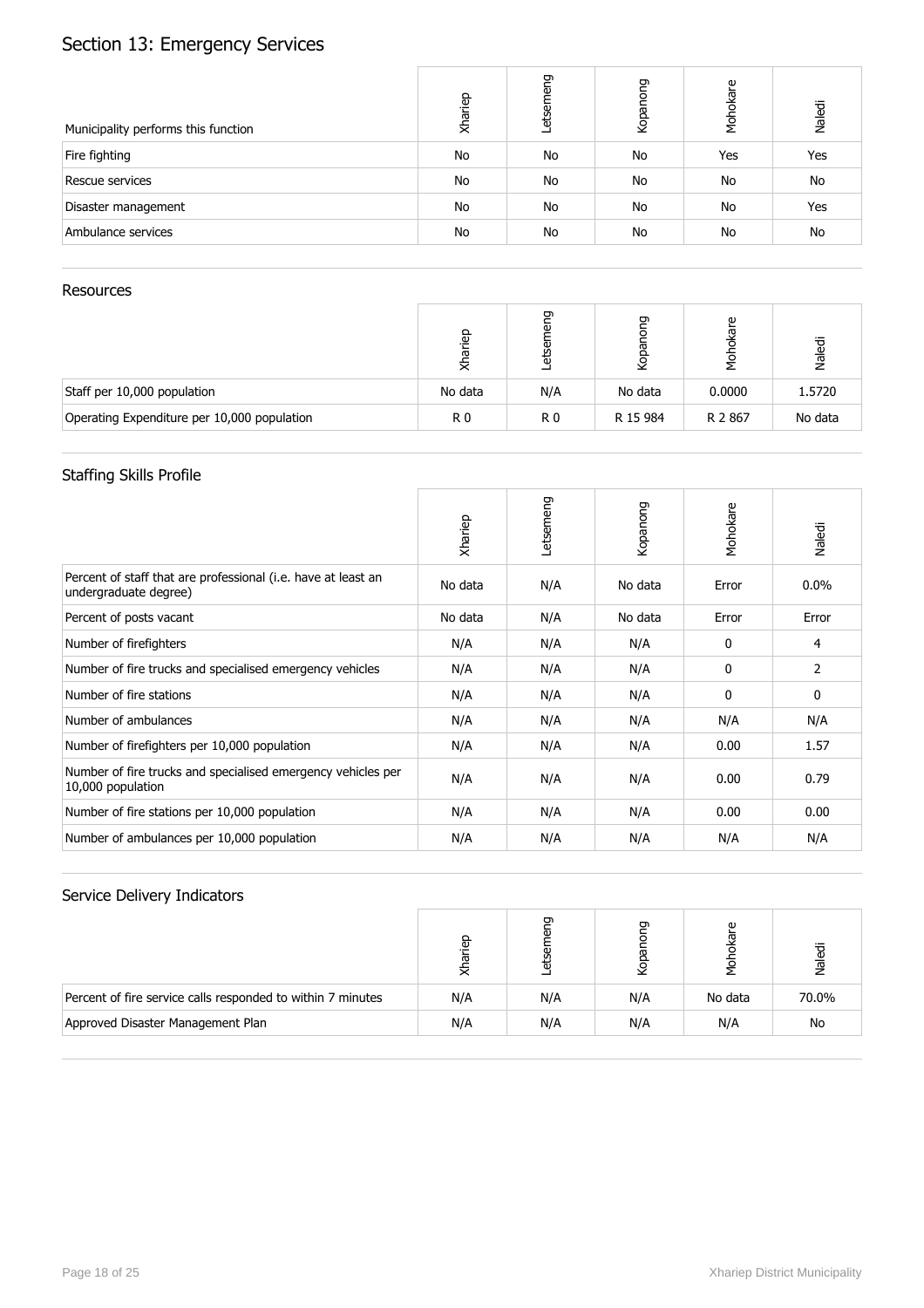# Section 14: Municipal Health

| Municipality performs this function                                                              | Xhariep | Letsemeng | Kopanong | Mohokare | Naledi |
|--------------------------------------------------------------------------------------------------|---------|-----------|----------|----------|--------|
| Municipal health: Regulation & facilitation                                                      | Yes     | <b>No</b> | No       | No       | Yes    |
| Municipal health: Service provision                                                              | Yes     | No        | No       | No       | Yes    |
| Licensing and control of undertakings that sell food to the<br>public: Regulation & facilitation | Yes     | <b>No</b> | No       | No       | Yes    |
| Licensing and control of undertakings that sell food to the<br>public: Service provision         | Yes     | <b>No</b> | No       | No       | Yes    |
| Noise pollution: Regulation & facilitation                                                       | Yes     | No        | No       | No       | Yes    |
| Noise pollution: Service provision                                                               | Yes     | No        | No       | No       | Yes    |
| Pounds: Regulation & facilitation                                                                | No      | <b>No</b> | No       | No       | No     |
| Pounds: Service provision                                                                        | No      | No        | No       | No       | No     |
| Accommodation, care and burial of animals: Regulation &<br>facilitation                          | Yes     | No        | No       | No       | Yes    |
| Accommodation, care and burial of animals: Service provision                                     | Yes     | <b>No</b> | No       | No       | Yes    |
| Licensing of dogs: Regulation & facilitation                                                     | No      | No        | No       | No       | No     |
| Licensing of dogs: Service provision                                                             | No      | No        | No       | No       | No     |

#### Resources

|                                             | e.     | €   | ᡡ<br>Kopar | kare           | Naledi  |
|---------------------------------------------|--------|-----|------------|----------------|---------|
| Staff per 10,000 population                 | 0.3918 | N/A | N/A        | N/A            | 0.7860  |
| Operating Expenditure per 10,000 population | R0     | R0  | R0         | R <sub>0</sub> | No data |

#### Staffing Skills Profile

|                         | $\circ$<br>$\overline{a}$ | ה<br>m | ם   | G)  | യ<br>᠊ᢛ |
|-------------------------|---------------------------|--------|-----|-----|---------|
| Percent of posts vacant | No data                   | N/A    | N/A | N/A | 0.0%    |

|                                                                                   |        | o   | రా  | ω<br>ത | Valedi |
|-----------------------------------------------------------------------------------|--------|-----|-----|--------|--------|
| Percent of licensed food handling facilities that were inspected<br>during the FY | 266.7% | N/A | N/A | N/A    | 500.0% |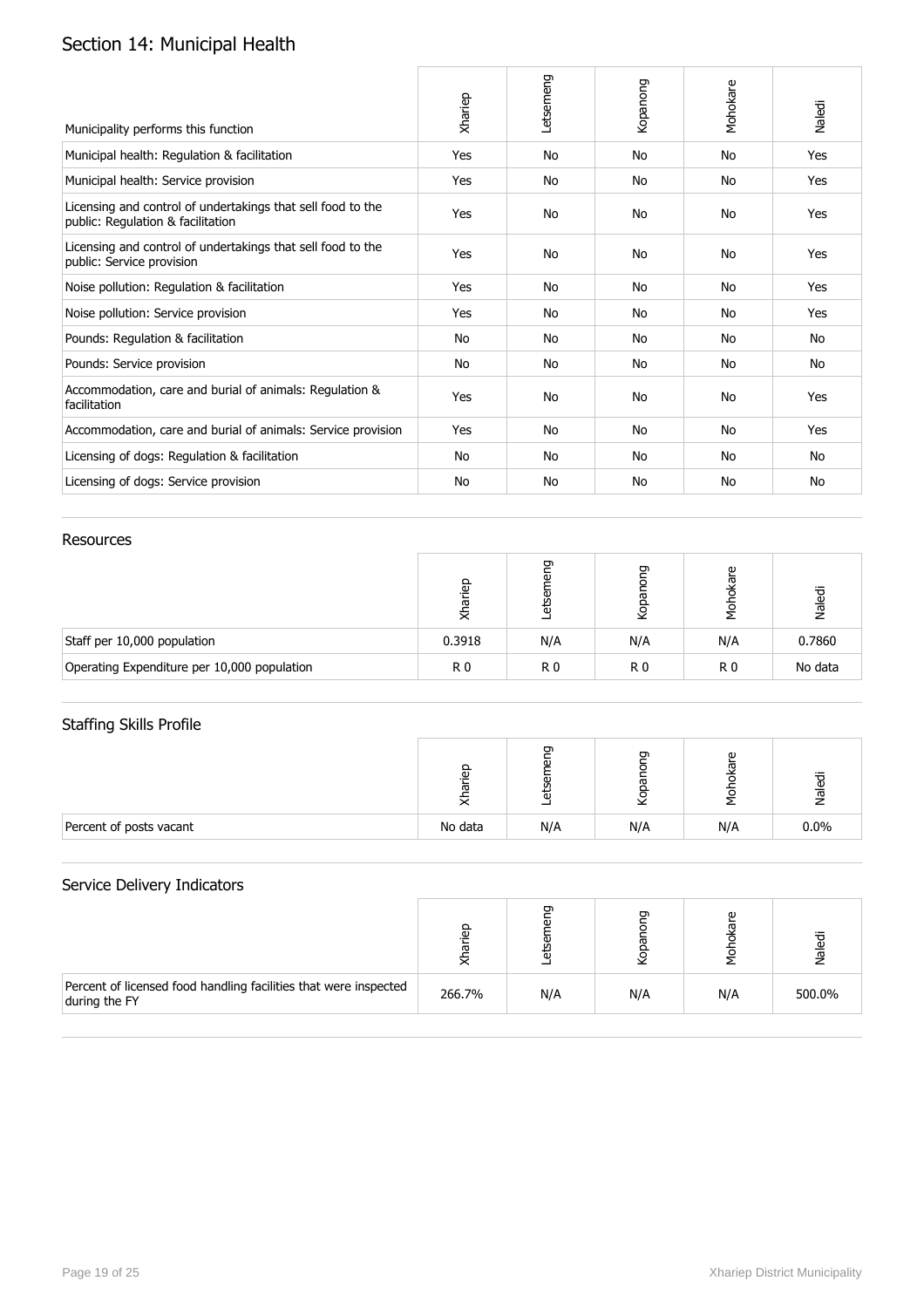# Section 15: Primary Health Care

| Municipality performs this function |    | 0  | ה  | ω<br>ത | <u>ଟ</u><br>᠊ᢛ |
|-------------------------------------|----|----|----|--------|----------------|
| Primary Health Care                 | No | No | No | No     | No             |

#### Resources

|                                             | 요.<br>이<br>⋝ | ᡡ<br>₩   | ⊡<br>īgq<br>₫  | Φ   | Naledi |
|---------------------------------------------|--------------|----------|----------------|-----|--------|
| Staff per 10,000 population                 | No data      | N/A      | No data        | N/A | N/A    |
| Operating Expenditure per 10,000 population | R 0          | R 31 105 | R <sub>0</sub> | R0  | N/A    |

### Staffing Skills Profile

|                                                                                        | Xhariep | etsemeng | Kopanong | Mohokare | Naledi |
|----------------------------------------------------------------------------------------|---------|----------|----------|----------|--------|
| Percent of staff that are professional (i.e. have at least an<br>undergraduate degree) | No data | N/A      | No data  | N/A      | N/A    |
| Percent of posts vacant                                                                | No data | N/A      | No data  | N/A      | N/A    |
| Number of Nurses                                                                       | No data | N/A      | No data  | N/A      | N/A    |
| Number of Nurses per 10,000 population                                                 | No data | N/A      | No data  | N/A      | N/A    |

|                                                                                    | $\overline{a}$ |     | ה   | Φ   | ᠊ᢛ  |
|------------------------------------------------------------------------------------|----------------|-----|-----|-----|-----|
| Number of community health care centres and clinics managed<br>by the municipality | N/A            | N/A | N/A | N/A | N/A |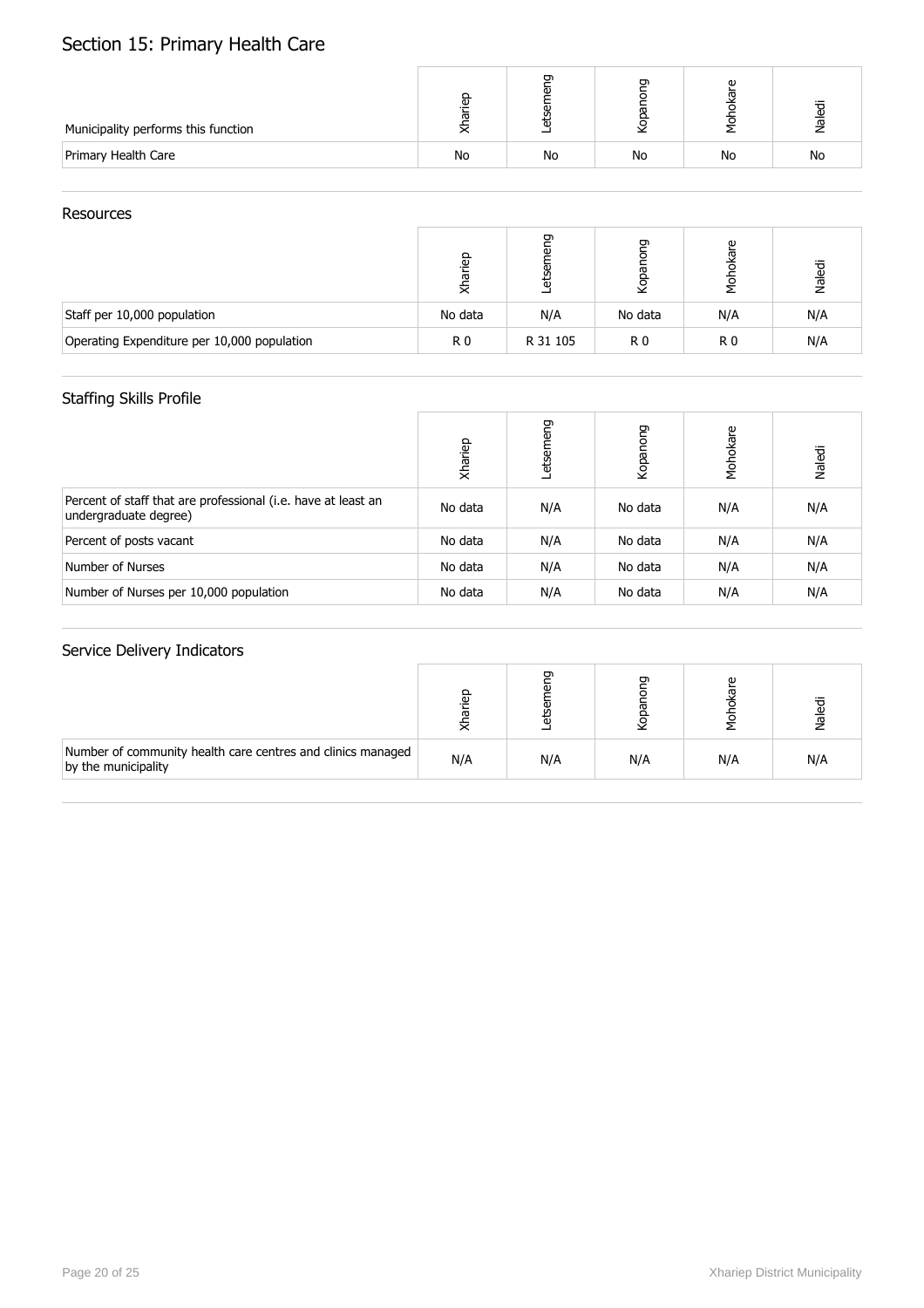# Section 16: Environmental Management

| Municipality performs this function | Xhariep | etsemeng | Kopanong | Mohokare | Naledi |
|-------------------------------------|---------|----------|----------|----------|--------|
| Environmental planning              | Yes     | No       | No       | No       | No     |
| Bio-diversity management            | No      | No       | No       | No       | Yes    |
| Climate change interventions        | No      | No       | No       | No       | Yes    |
| Alternative energy planning         | No      | No       | No       | No       | Yes    |
| Air pollution                       | Yes     | No       | No       | No       | Yes    |

#### **Resources**

|                                             | e<br>G<br>ㅎ | ᡡ<br>G)<br>άυ | ᡡ<br>Kopar | Φ<br>δş | Naledi  |
|---------------------------------------------|-------------|---------------|------------|---------|---------|
| Staff per 10,000 population                 | No data     | No data       | No data    | N/A     | 0.7860  |
| Operating Expenditure per 10,000 population | R0          | R0            | R0         | R0      | No data |

### Staffing Skills Profile

|                                                                                        | qarian<br>₹ | ರಾ<br>etser | פַי<br>Kopar | ഉ<br>ᅙ | Naledi |
|----------------------------------------------------------------------------------------|-------------|-------------|--------------|--------|--------|
| Percent of staff that are professional (i.e. have at least an<br>undergraduate degree) | No data     | No data     | No data      | N/A    | 100%   |
| Percent of posts vacant                                                                | $0.0\%$     | No data     | No data      | N/A    | 0.0%   |

|                                              | Xhariep | eng<br>etsem | puou<br>Kopar | Mohokare | Naledi |
|----------------------------------------------|---------|--------------|---------------|----------|--------|
| Does the municipality have by-laws in place? | No      | No data      | No data       | N/A      | Yes    |
| Self-assessment of enforcement of by-laws?   | No data | No data      | No data       | N/A      | Good   |
| Approved Environmetal Management Plan        | No data | N/A          | N/A           | N/A      | N/A    |
| Number of air quality monitoring stations    | No data | N/A          | N/A           | N/A      | 0      |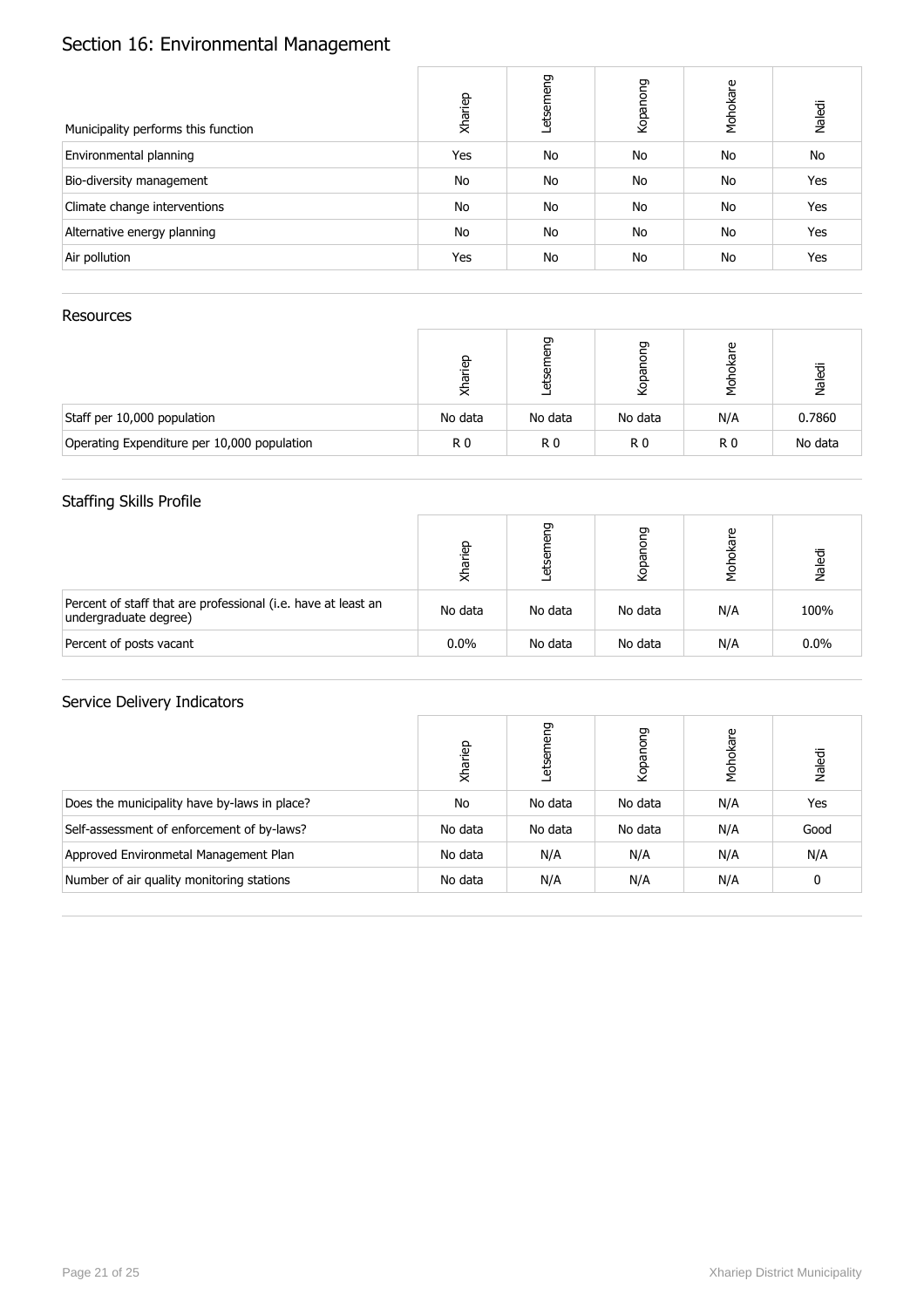# Section 17: Economic Development

| Municipality performs this function                                                         | Xhariep   | Letsemeng | Kopanong  | Mohokare  | Naledi    |
|---------------------------------------------------------------------------------------------|-----------|-----------|-----------|-----------|-----------|
| Local tourism: Regulation & facilitation                                                    | <b>No</b> | <b>No</b> | <b>No</b> | <b>No</b> | <b>No</b> |
| Local tourism: Service provision                                                            | Yes       | <b>No</b> | No        | No        | <b>No</b> |
| Markets: Regulation & facilitation                                                          | No        | No        | No        | <b>No</b> | No        |
| Markets: Service provision                                                                  | No        | <b>No</b> | No        | No        | <b>No</b> |
| Abattoirs: Regulation & facilitation                                                        | <b>No</b> | <b>No</b> | No        | No        | <b>No</b> |
| Abattoirs: Service provision                                                                | No        | <b>No</b> | No        | No        | No.       |
| Trading regulations: Regulation & facilitation                                              | <b>No</b> | <b>No</b> | No        | No        | No        |
| Trading regulations: Service provision                                                      | No        | <b>No</b> | <b>No</b> | No        | <b>No</b> |
| Street trading: Regulation & facilitation                                                   | No        | No        | No        | <b>No</b> | Yes       |
| Street trading: Service provision                                                           | <b>No</b> | No        | No        | <b>No</b> | Yes       |
| Billboards and the display of advertisements in public places:<br>Regulation & facilitation | <b>No</b> | <b>No</b> | <b>No</b> | No        | No        |
| Billboards and the display of advertisements in public places:<br>Service provision         | <b>No</b> | <b>No</b> | <b>No</b> | <b>No</b> | No        |
| Fences and fences: Regulation & facilitation                                                | No        | <b>No</b> | No        | No        | <b>No</b> |
| Fences and fences: Service provision                                                        | Yes       | <b>No</b> | No        | No        | No        |
| Control of undertakings that sell liguor to the public: Regulation<br>& facilitation        | <b>No</b> | <b>No</b> | <b>No</b> | <b>No</b> | Yes       |
| Control of undertakings that sell liquor to the public: Service<br>provision                | <b>No</b> | <b>No</b> | <b>No</b> | No        | Yes       |
| Local economic development: Regulation & facilitation                                       | <b>No</b> | <b>No</b> | <b>No</b> | <b>No</b> | Yes       |
| Local economic development: Service provision                                               | Yes       | <b>No</b> | No        | No        | Yes       |

#### Resources

|                                             | ariep<br>⋝ | ᡡ<br>$\overline{\mathbf{0}}$<br>සි | פ<br>Kopar | ഉ         | Naledi  |
|---------------------------------------------|------------|------------------------------------|------------|-----------|---------|
| Staff per 10,000 population                 | No data    | N/A                                | N/A        | N/A       | 0.7860  |
| Operating Expenditure per 10,000 population | R 415 580  | R 961 216                          | R 122 615  | R 211 424 | No data |

### Staffing Skills Profile

|                                                                                        | <u>a</u><br>ਛ<br>₹ | ヮ   | ᡡ<br>Kopa | ഉ   | Naledi |
|----------------------------------------------------------------------------------------|--------------------|-----|-----------|-----|--------|
| Percent of staff that are professional (i.e. have at least an<br>undergraduate degree) | No data            | N/A | N/A       | N/A | 0.0%   |
| Percent of posts vacant                                                                | $0.0\%$            | N/A | N/A       | N/A | 100%   |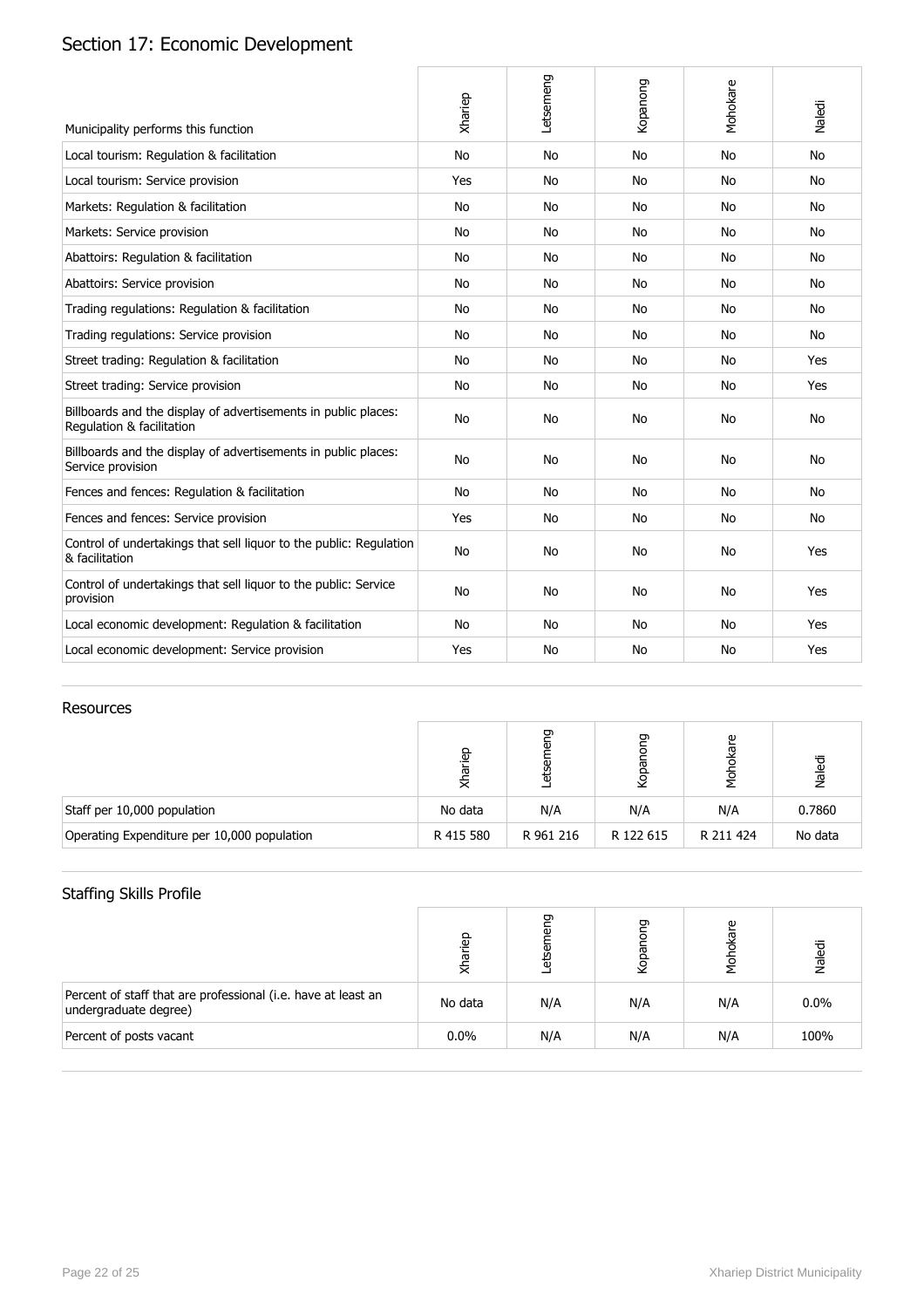|                                              | lariep<br>₹ | ᡡ<br>٥ | פַ<br>Kopar | kare<br>ᅙ<br>Nok<br>N | Naledi  |
|----------------------------------------------|-------------|--------|-------------|-----------------------|---------|
| Does the municipality have by-laws in place? | No          | N/A    | N/A         | N/A                   | No      |
| Self-assessment of enforcement of by-laws?   | No data     | N/A    | N/A         | N/A                   | No data |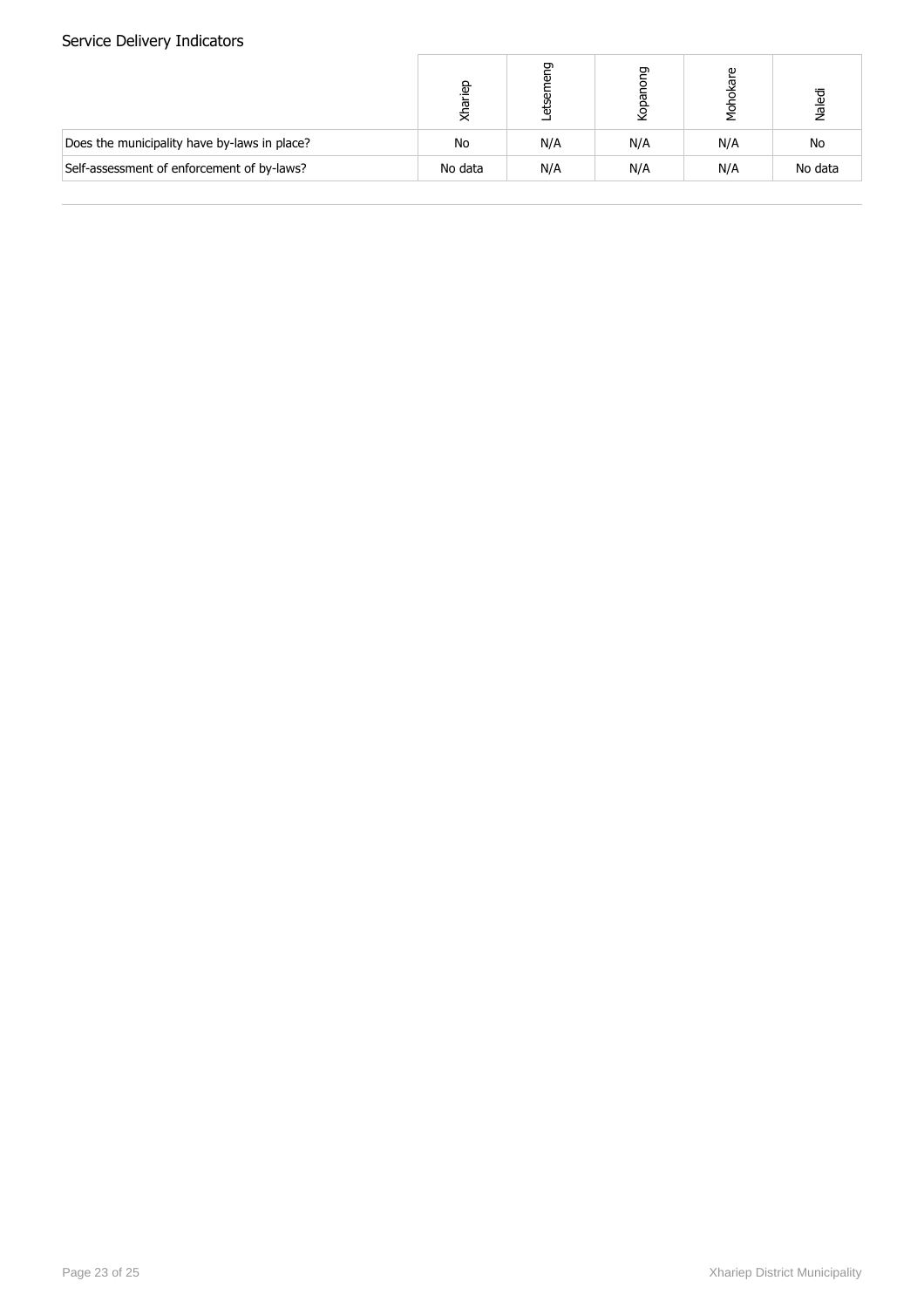# Section 18: Housing

| Municipality performs this function                           | Xhariep | ᡡ<br>etser | pong<br>Kopar | kare<br>λ<br>Σ | Naledi |
|---------------------------------------------------------------|---------|------------|---------------|----------------|--------|
| Housing facilitation (managing developers, housing lists etc) | No      | Yes        | No            | Yes            | No     |
| Acting as developer of housing                                | No      | No         | No            | No             | No     |
| Landlord (owning and managing housing stock)                  | No      | No         | No            | Yes            | Yes    |

#### **Resources**

|                                             | e.<br>ᢛ<br>≅ | ᡡ<br>₩  | ᡡ<br>ğ         | Φ<br>ថ្ង<br>ᇹ | Naledi  |
|---------------------------------------------|--------------|---------|----------------|---------------|---------|
| Staff per 10,000 population                 | No data      | No data | No data        | 0.7167        | 0.7860  |
| Operating Expenditure per 10,000 population | R0           | R 551   | R <sub>0</sub> | R 165 556     | No data |

#### Staffing Skills Profile

|                                                                                        | qariep<br>₹ | ᡡ<br>etsel | פַ<br>Kopar | ഉ<br>Σ<br>Σ | Naledi |
|----------------------------------------------------------------------------------------|-------------|------------|-------------|-------------|--------|
| Percent of staff that are professional (i.e. have at least an<br>undergraduate degree) | No data     | No data    | No data     | 33.3%       | 0.0%   |
| Percent of posts vacant                                                                | No data     | No data    | No data     | 50.0%       | 66.7%  |

|                                                                                                                 | Xhariep | Letsemeng | Kopanong | Mohokare | Naledi |
|-----------------------------------------------------------------------------------------------------------------|---------|-----------|----------|----------|--------|
| Appoved housing plan in place?                                                                                  | N/A     | No data   | N/A      | No       | N/A    |
| Estimated servicing backlog (percent of people who do not<br>have access to a formal serviced site              | N/A     | No data   | N/A      | $5.0\%$  | N/A    |
| Estimated housing top-structure backlog (percent of people<br>who do not have access to a formal top structure) | N/A     | No data   | N/A      | 10.0%    | N/A    |
| Number of serviced sites handed over to low income<br>beneficiaries in FY                                       | N/A     | No data   | N/A      | No data  | N/A    |
| Number of top structure handed over to low income<br>beneficiaries in FY                                        | N/A     | No data   | N/A      | No data  | N/A    |